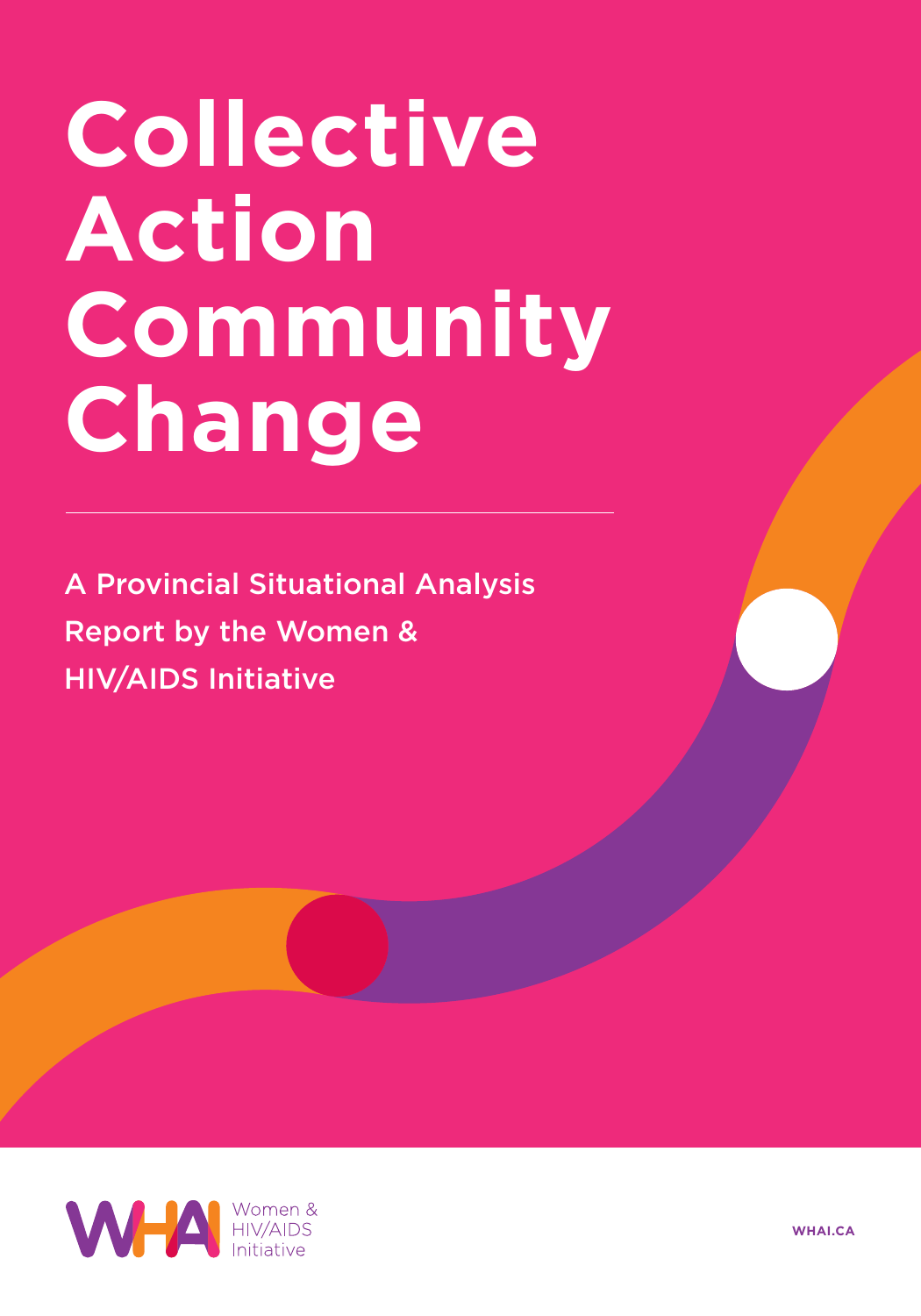# **Table of Contents**

|                 | SUMMARY                                                                            | Page 1  |
|-----------------|------------------------------------------------------------------------------------|---------|
|                 | <b>WHAT IS WHAI?</b>                                                               | Page 3  |
| 3               | <b>WOMEN &amp; HIV IN ONTARIO</b>                                                  | Page 4  |
| 4               | WHAT IS A SITUATIONAL ANALYSIS?                                                    | Page 5  |
| 5               | SITUATIONAL ANALYSIS IN A LOCAL CONTEXT                                            | Page 6  |
| 6.              | <b>SNAPSHOTS FROM ONTARIO</b>                                                      | Page 7  |
|                 | <b>COORDINATING PROVINCIAL CHANGE</b>                                              | Page 9  |
|                 | 7.1 HIV DISCLOSURE                                                                 | Page 11 |
|                 | 7.2 STIGMA, DISCRIMINATION AND<br><b>INSTITUTIONAL VIOLENCE</b>                    | Page 13 |
|                 | 7.3 GENDER-BASED VIOLENCE                                                          | Page 15 |
|                 | 7.4 WOMEN AND HARM REDUCTION                                                       | Page 17 |
|                 | 7.5 COMMUNITY AND EMOTIONAL WELLNESS<br>.                                          | Page 19 |
|                 | \$                                                                                 | Page 21 |
|                 | 7.7 HEALTH CARE CENTRED ON WOMEN'S NEEDS<br><b>AND LIVED EXPERIENCES</b>           | Page 23 |
| 8               | <b>FROM AREAS OF FOCUS TO COLLECTIVE IMPACT &amp; </b><br><b>PROVINCIAL ACTION</b> | Page 25 |
| 9               | PLANNING FOR PROVINCIAL ACTION                                                     | Page 27 |
| 10 <sup>2</sup> |                                                                                    | Page 28 |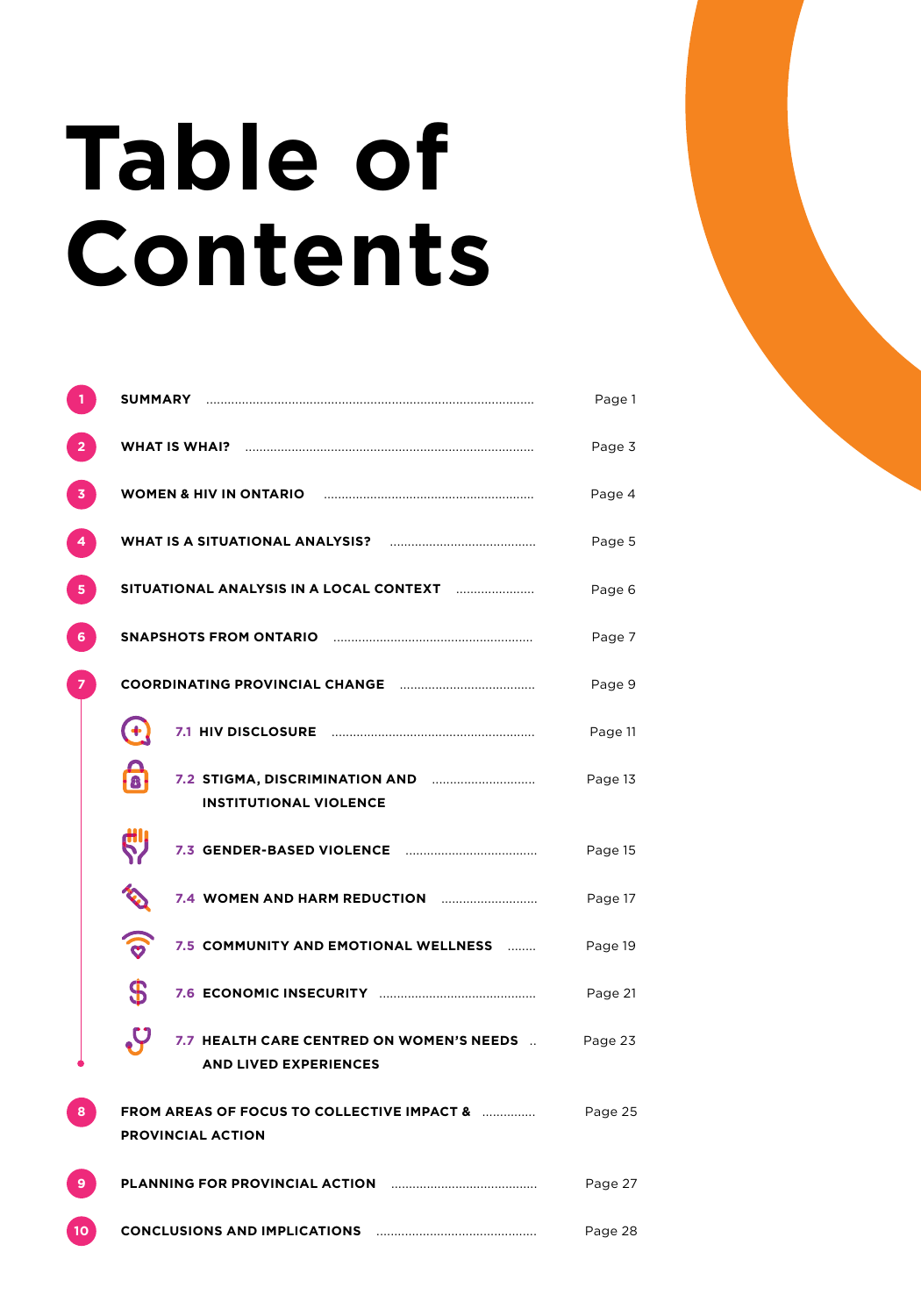

Each commuinity that took part in the situational analysis created an art piece demonstrating resilience. These pieces are represented throughout this report.





© Women & HIV/AIDS Initiative 2017 Published March 2017 WHAI.CA

olence is linked higher HIV risk oTheViolene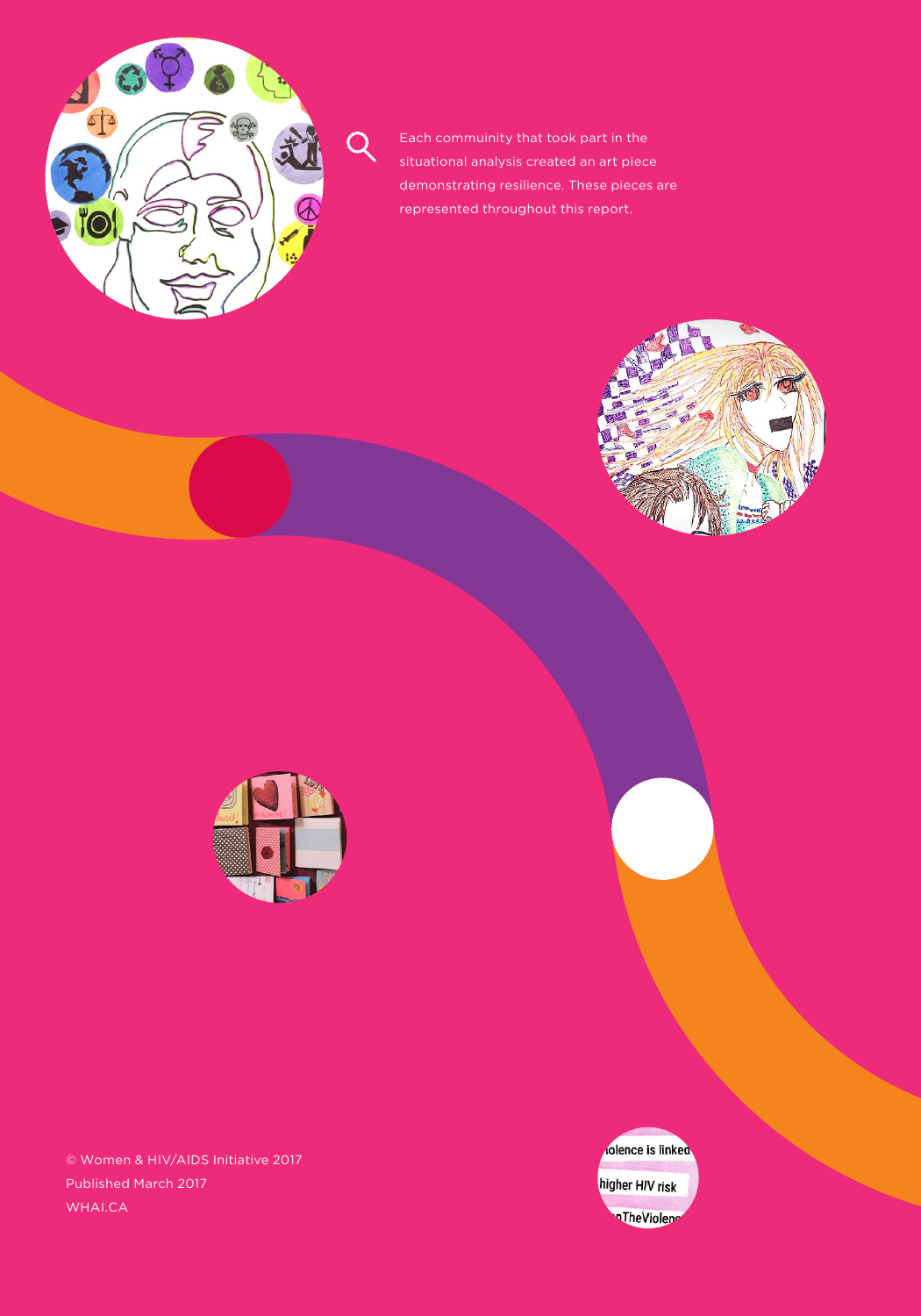## **Summary**

**1**

Collective Action Community Change is a collective representation of 16 situational analyses that were completed by Women and HIV/AIDS Initiative (WHAI) Coordinators across Ontario.

Each situational analysis explored the strengths, needs, and experiences of women\* living with HIV and facing systemic risk factors for acquiring HIV as well as the capacity of communities to address women's HIV-related needs.

The situational analysis process marks the first stage of a coordinated collective impact initiative (CCII) that will guide the work of WHAI for the next three

years. Using collective impact as the foundation for truly collaborative, womencentred, and cross-sectoral work, WHAI is embarking on a new chapter.

The intent and objective of the situational analysis is to identify key issues affecting the capacity of communities to support women living with and facing systemic risk factors for HIV. In particular, the situational analysis was designed to:

- Explore the structural context of the community including; the strengths, needs and priorities;
- Understand the lived experiences of women living with HIV and facing systemic risk factors for acquiring HIV;
- Explore the realities of the service landscape; **3**
- Investigate the relationships and connections between relevant stakeholders including community members, HIV service organizations, women-serving organizations, and HIV clinics and other medical service providers; **4**
- Build a foundation for collaborative provincial change. **5**

\*Throughout this report, the term "women" is used as an umbrella term, meant to be inclusive of all women, including cis and trans women, women with trans experience, as well as folks on the transfeminine spectrum.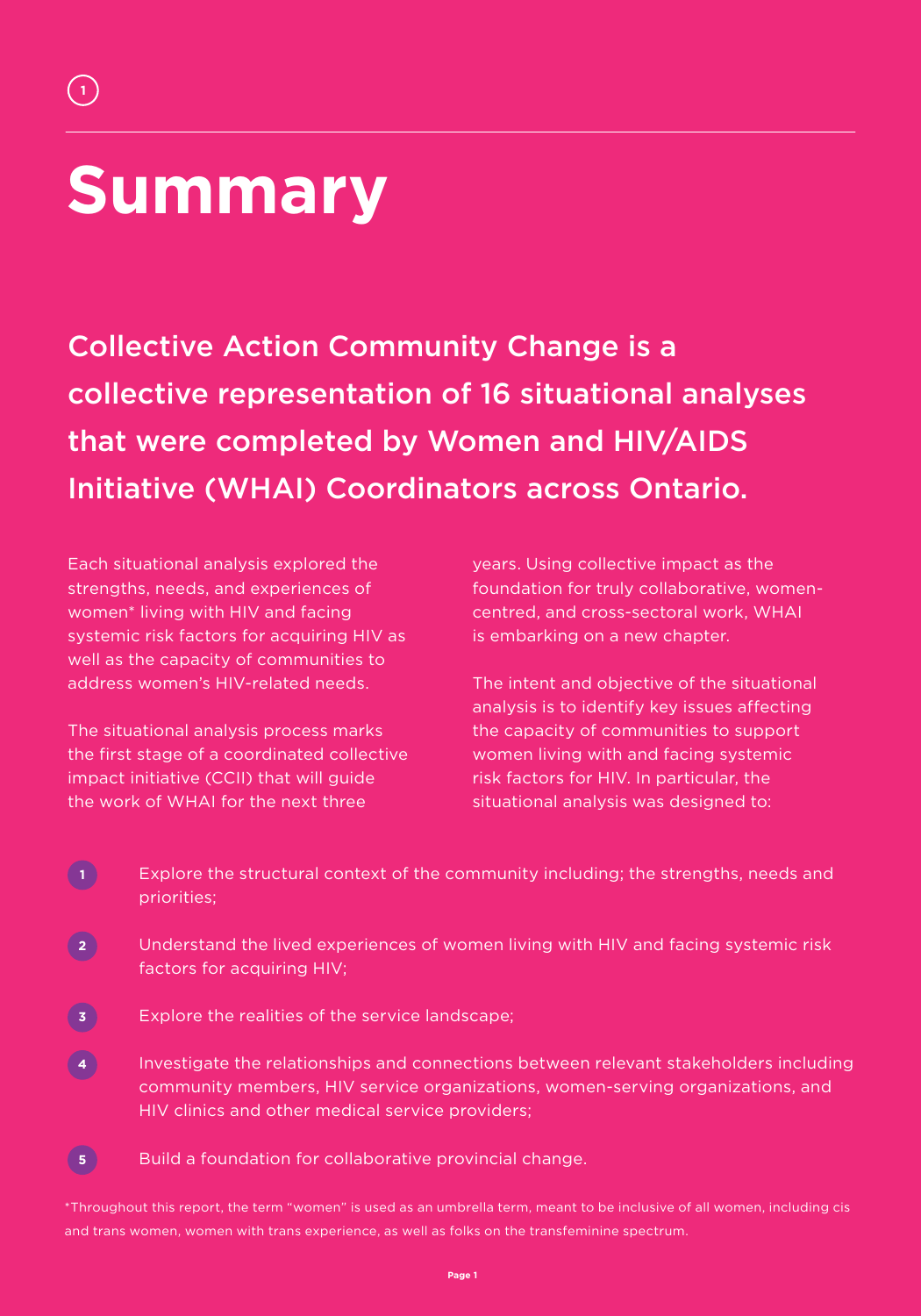

Across Ontario, over 800 people were engaged in local situational analyses. Findings illustrated that there is a great deal of commonality in the issues communities are facing throughout the province. This report details how local findings were then analyzed to create 7 overarching key issues titled "Provincial Areas of Focus." It also summarizes and provides a collective analysis of the 16 local situational analyses and presents a roadmap for provincial change work that WHAI will work toward in the coming years.

#### **7 PROVINCIAL AREAS OF FOCUS:**



HIV Disclosure



Women And Harm Reduction



Stigma, Discrimination and Institutional Violence



Community And Emotional Wellness



Gender-Based Violence



Economic Insecurity

Health Care Centred On Women's Needs And Lived Experiences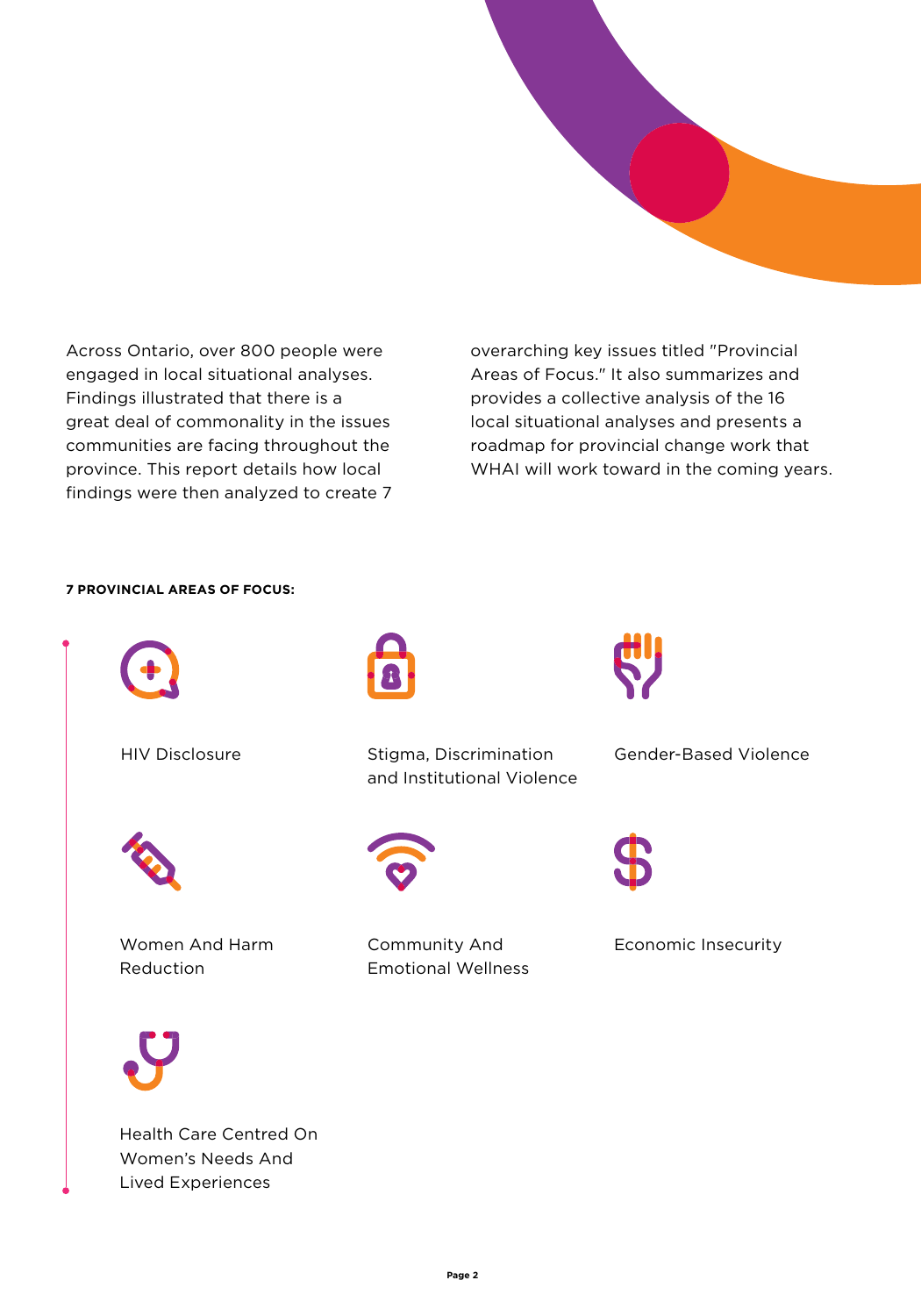## **What is WHAI?**

WHAI is a community response to HIV and AIDS among women in Ontario with a focus on the structural and societal factors that increase women's risk factors for HIV. The goals of WHAI are to:



**2**

Reduce HIV transmission among women.



Enhance local community capacity to address HIV and AIDS.



Create environments to support women and their HIV and AIDSrelated experiences.

WHAI's objective is to strengthen the capacity of communities to support women living with and/or affected by HIV and AIDS through the implementation of strong community development practices. At WHAI, community development refers to collective efforts by communities which are directed towards increasing community control over the social determinants of health, thereby improving health. WHAI works with women living with and facing systemic risks for HIV, as well various community partners, to collectively identify and address their shared health concerns.

A key principle separating community development from other health promotion approaches is that the needs, problems, or issues around which a community is organized must be identified by community members themselves. As such, WHAI focuses on collaborative problemsolving, raising awareness of structural forces, and getting people to view their problems as collective social issues instead of solely individual problems.

WHAI Coordinators work out of 16 HIV service organizations across Ontario.



To find a WHAI Coordinator near you, go to **whai.ca** for contact information.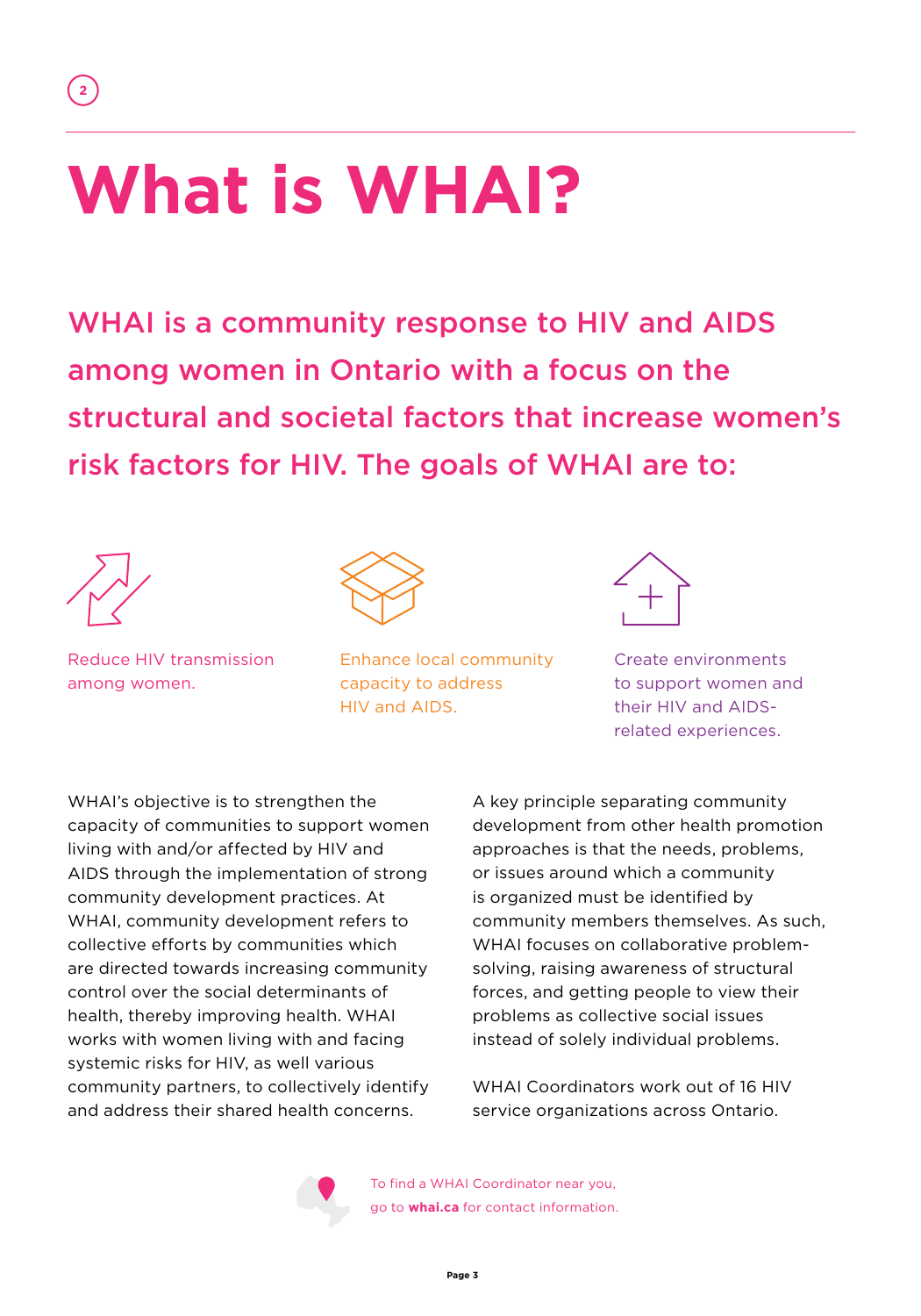# **Women & HIV in Ontario\***

**HOW MANY WOMEN ARE LIVING WITH HIV IN ONTARIO?**

**8,000**

The approximate number of women living with HIV in Ontario.

nnnn:

Women represent about 1 out of every 6 new HIV diagnoses each year.



\*Statistics sourced from: Women & HIV in Ontario: An Introductory Toolkit (WHAI, 2016).

Over the past five years, the number of new HIV diagnoses has started to decline slightly.

#### **NEW HIV CASES & WOMEN IN ONTARIO**

Anyone can contract HIV; however, social determinants of health significantly impact the lives of individuals and communities, making some women more likely to contract HIV. In Ontario research shows that of all new HIV diagnoses amongst women:



are from countries where HIV is endemic.



contracted HIV through heterosexual sex.

**INDIGENOUS WOMEN**

Approximately 50% of new HIV infections among Indigenous people are women.



contracted HIV through injection drug use.

#### **TRANS WOMEN & HIV**

Because of the way in which statistics are collected, there is not a lot of information available about the prevalence of HIV among trans women. What is known, however, is that trans women, particularly racialized trans women, trans women living with disabilities, those in poverty, or those who are street involved, are often disproportionately affected by systemic factors that increase the likelihood of HIV acquisition. For example:

 $20\%$  **being physically or**  $\frac{8}{5}50\%$ of trans people report being physically or sexually assaulted.

**APPROX.**

of trans women earn incomes that fall below the poverty line.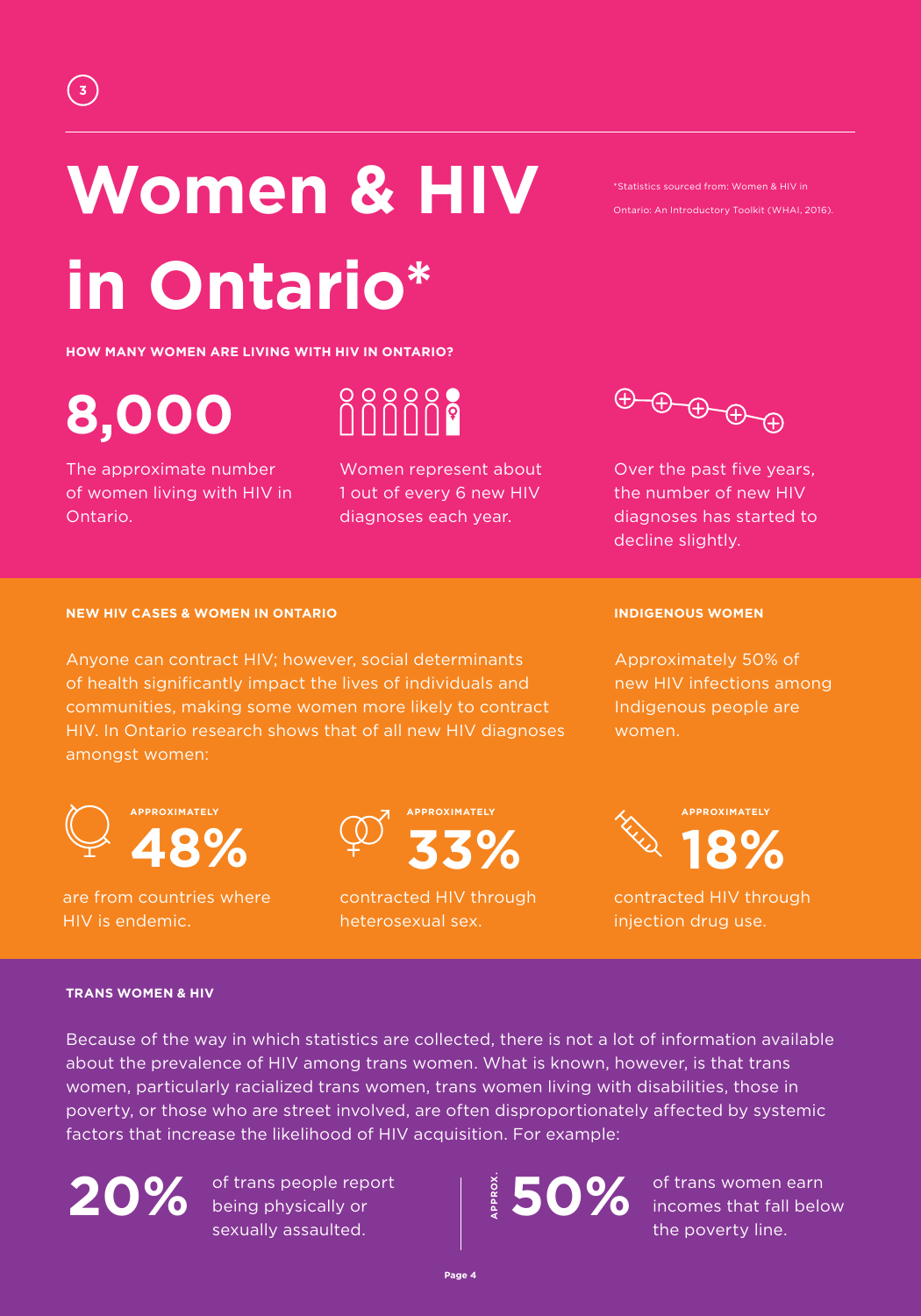# **What is a Situaitonal Analysis?**

WHAI's situational analysis was derived from community-driven research that was carried out to support collaborative community and provincial change.

The overarching intent and objective of each local situational analysis was to identify key issues affecting the capacity of communities across Ontario in their work to support women living with and facing systemic risk factors for HIV. More specifically, the situational analysis was designed to explore the structural context of communities; the strengths, needs, priorities, and lived experiences of women living with HIV and facing systemic risk factors for contracting HIV; the assets and gaps of the service landscape; and investigate the relationships and connections between relevant stakeholders including community members, HIV service organizations, womenserving organizations, and HIV clinics and other medical service providers.

WHAI's situational analysis was also designed to make concrete connections between the network's aims and the *HIV/AIDS Strategy to 2026: Focusing Our Efforts - Changing the Course of the Prevention, Engagement and Care Cascade in Ontario.* The situational analysis is aligned with the goals of this strategy by examining issues related to improving the health and well-being of populations most affected by HIV, promoting sexual health and prevention of new HIV, STI and hepatitis C infections, diagnosing HIV infections early and engaging people in timely care, improving the health, longevity and quality of life for people living with HIV, and ensuring the quality, consistency and effectiveness of all provincially funded HIV programs and services. Finally, the situational analysis was designed to build a foundation for collaborative change work across Ontario.



To read the HIV/AIDS Strategy for Ontario go to: **http://www.health.gov.on.ca/en/pro/programs/hivaids/docs/oach\_strategy\_2026.pdf**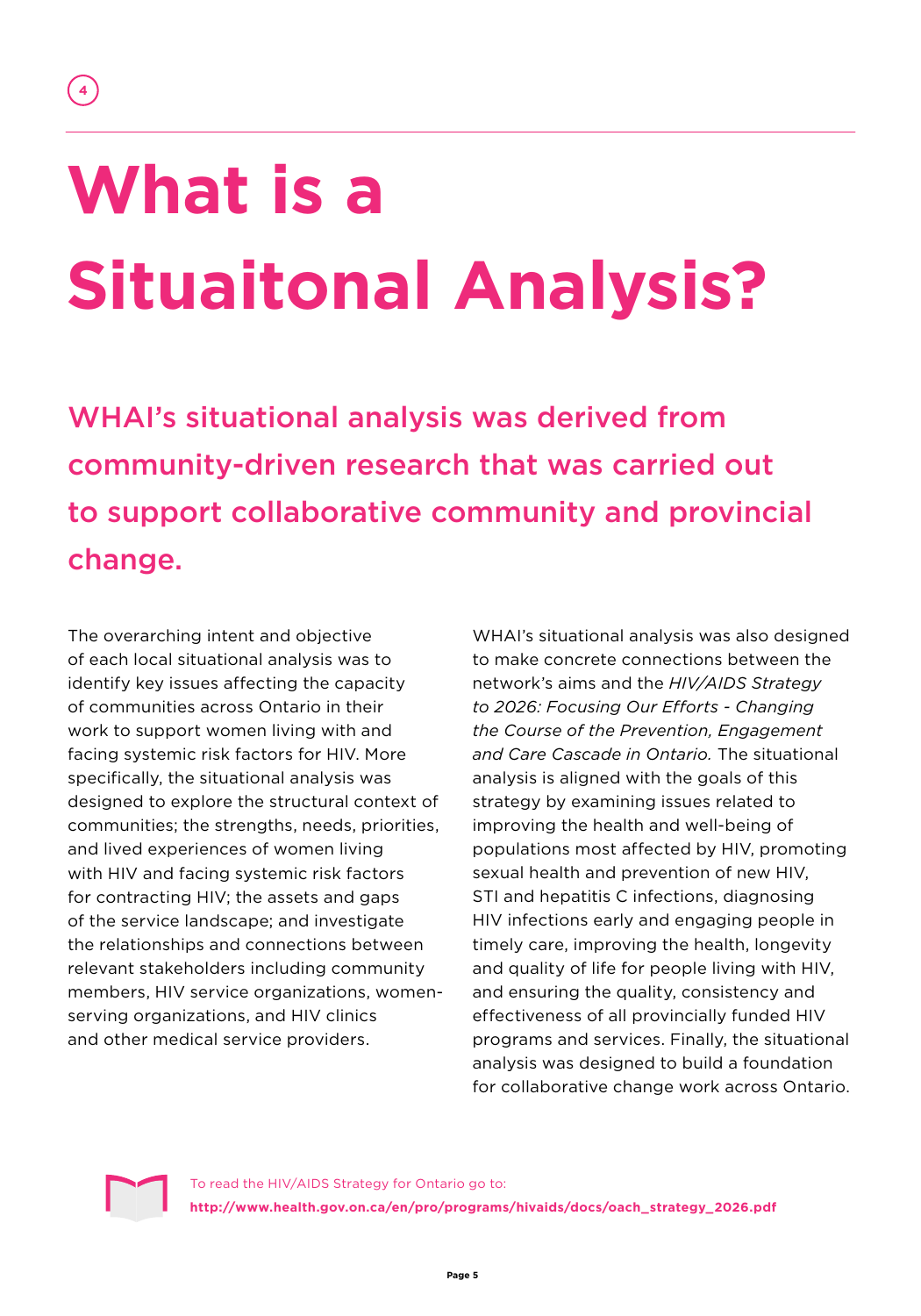# **Situational Analysis in a Local Context**

To allow local WHAI Coordinators the flexibility to create adaptive research strategies that met the needs of their community, there was no provincially standardized situational analysis methodology.

WHAI Coordinators developed their local methodologies independently but with input from the network. Beginning in late 2015, WHAI Coordinators began to develop local tools including research questions, facilitation guides, recruitment plans, and more.

**5**

There was a set of guiding principles that governed the aims and main investigative areas of the situational analysis work. Named the Priority Areas of Inquiry, WHAI Coordinators were expected to engage women with lived experience in order to develop knowledge about:

- The environmental and structural context of its community; **1**
- The needs, priorities, and lived experiences of women living with and facing systemic risk for HIV; **2**
- The service landscape; **3**
- The relationships and connections between WHAI stakeholders (e.g., women living with HIV, womenserving organizations, HIV service organizations and HIV-specific programs, including clinical care). **4**

It is from this shared bedrock that each WHAI Coordinator developed their local situational analysis, working to ensure that the voices and experiences of women with lived experience were centred, valued, and celebrated.



To learn more about local situational analysis processes and results, connect with your local WHAI Coordinator. Find them at **whai.ca**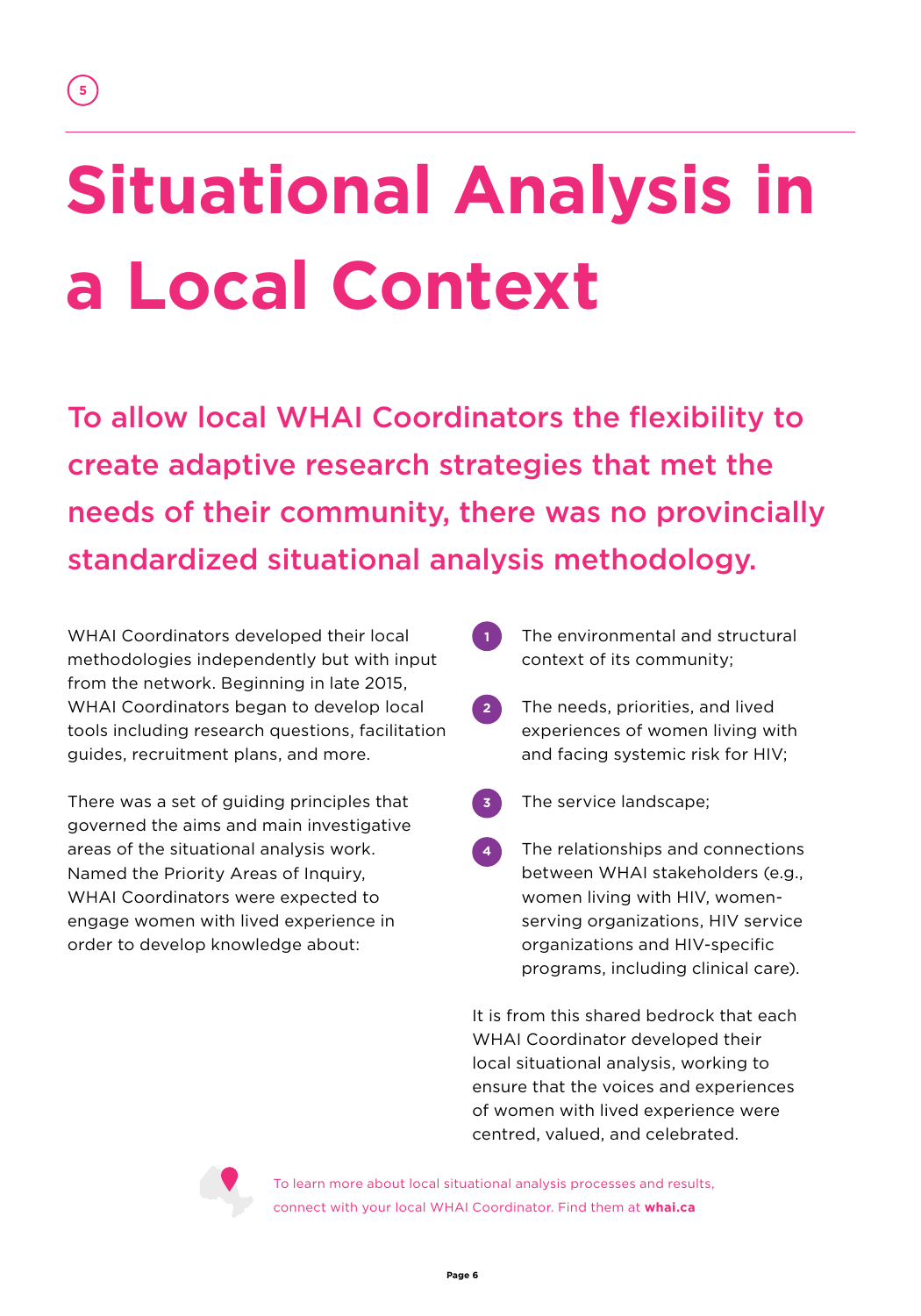### **6**

# **Snapshots from Ontario**

Following a year of work on local situational analyses, here is an overview of what happened across Ontario.



**KEY STATISTICS IN NIAGARA IN TORONTO**

**80% 95%**

(n=8) of women living with HIV responded that they wanted more education for themselves regarding HIV disclosure.

(n=22) of women facing systemic risk were not aware of post-exposure prophylaxis (PEP) & pre-exposure prophylaxis (PrEP).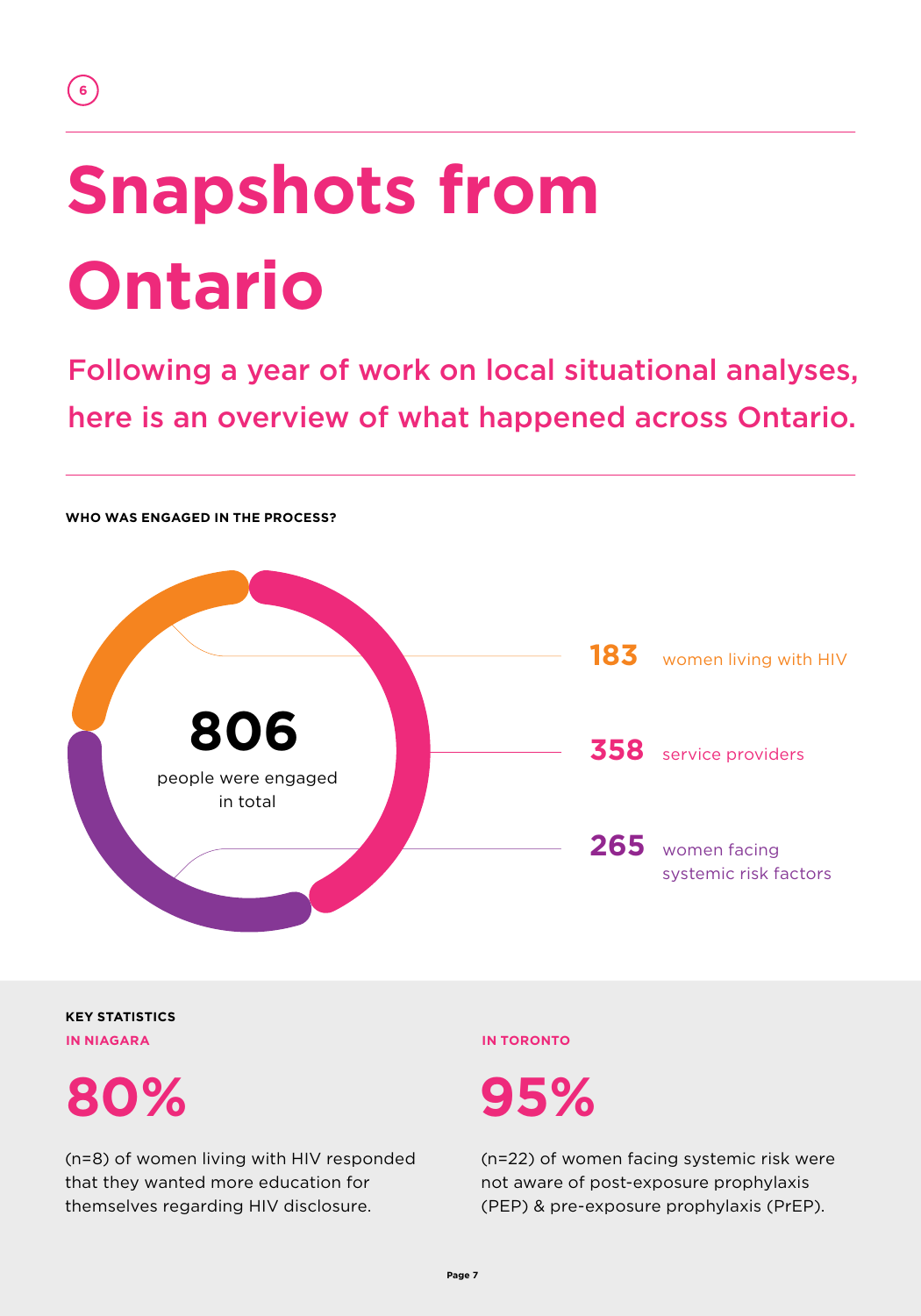#### **COMMUNITY PERSPECTIVES**

*"You need to do more of these talks. Women need this and we don't have any spaces where we can connect and talk about the issues that impact us."*

– Woman facing systemic risk, Windsor

#### **HOW WERE PEOPLE ENGAGED?**





(n=6) of women living with HIV reported having to travel outside of Durham for HIVrelated care.

#### **IN OSHAWA IN NORTH BAY**

(n=6) of service providers working with Indigenous women indicated that trauma, current and historical, is a top concern for the women they work with.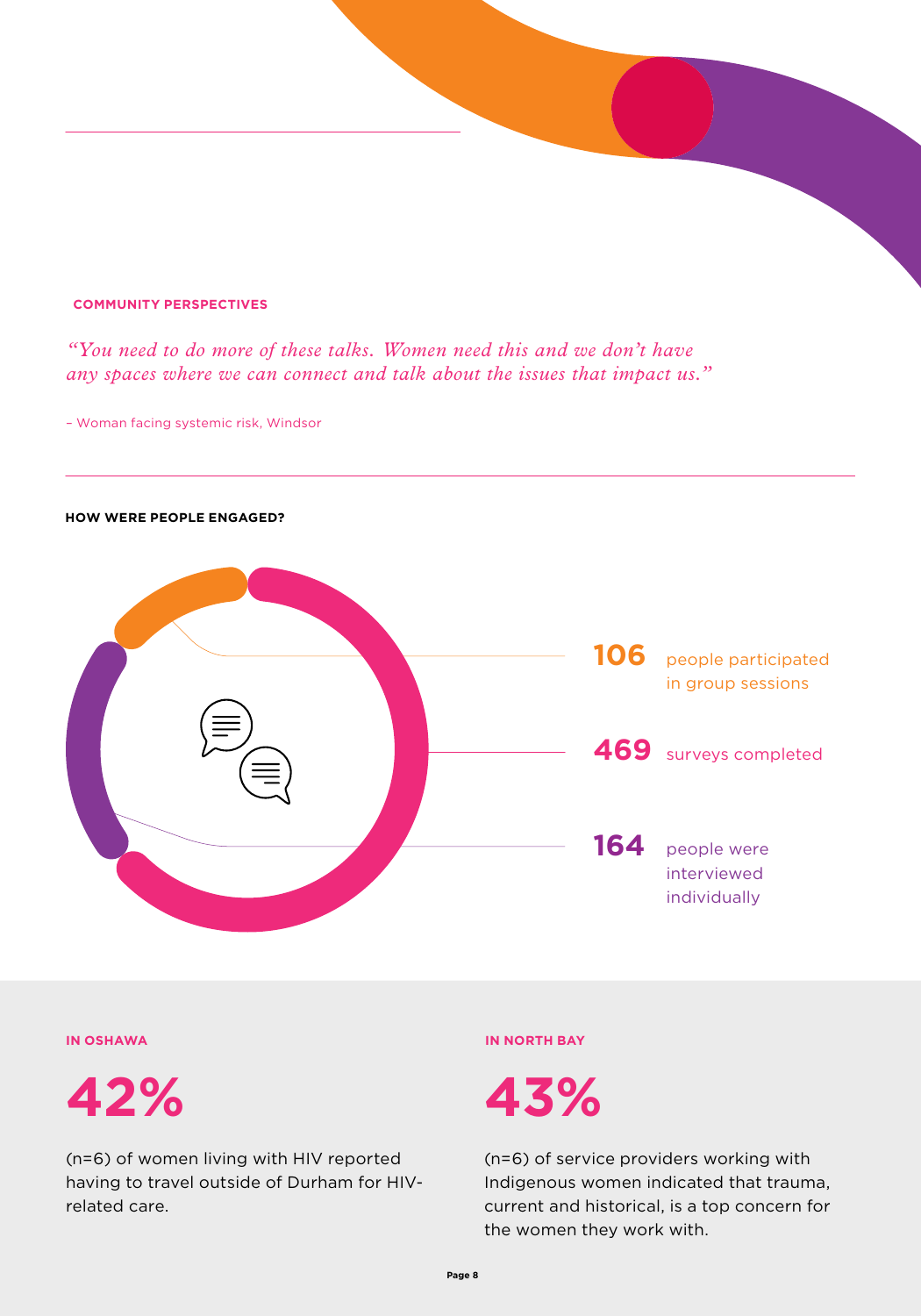# **Coordinating Provincial Change**





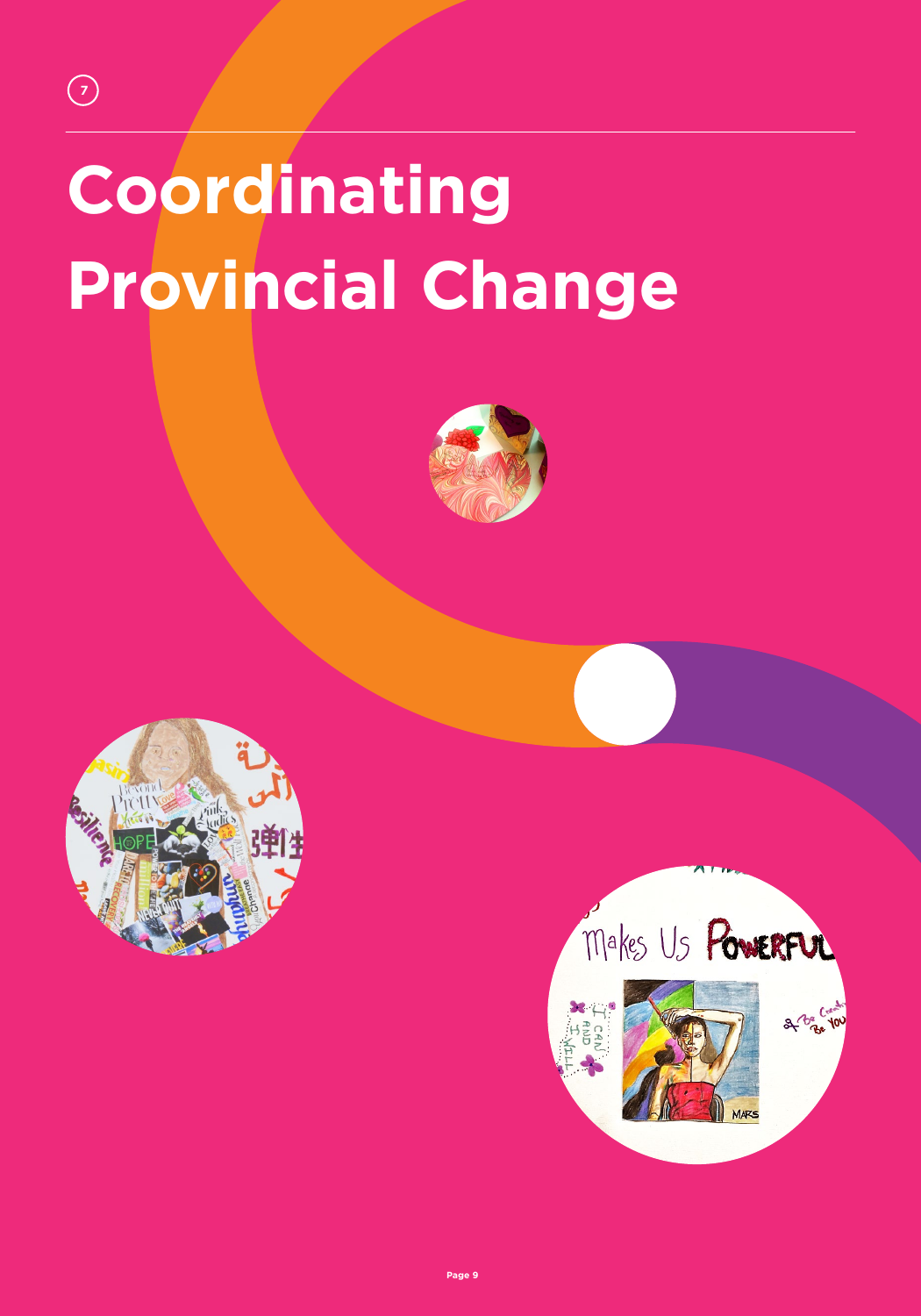#### **METHODOLOGY FOR THE PROVINCIAL REPORT**

With 16 completed, diverse, and locally specific situational analysis reports, the path to coordinating provincial change-making work was complex. To gain an understanding of what trends emerged across the province, each local report was treated as a piece of data that was part of a collective provincial data set. Like pieces of a larger puzzle, the results from each local community were analyzed together to aid in categorization and theme creation. Three members of the provincial WHAI team then met regularly to discuss the emerging trends across the reports, finally arriving at a list of 7 key themes that reflect what communities across Ontario expressed. These 7 themes were then named the Provincial Areas of Focus.

#### **PROVINCIAL AREAS OF FOCUS**

To better focus WHAI work and foster collective change work across Ontario, the following 7 areas of focus have been identified as priority issues for WHAI work for the next 3 years. By clearly defining these areas of focus, and their interconnections, this will act as the foundation that will be used to foster WHAI goals and objectives and alignment with the HIV/AIDS Strategy for Ontario.

|             | <b>HIV DISCLOSURE</b>                                                       |
|-------------|-----------------------------------------------------------------------------|
| Δ           | <b>STIGMA, DISCRIMINATION AND</b><br><b>INSTITUTIONAL VIOLENCE</b>          |
|             | <b>GENDER-BASED VIOLENCE</b>                                                |
|             | <b>WOMEN AND HARM REDUCTION</b>                                             |
|             | <b>COMMUNITY AND EMOTIONAL WELLNESS</b>                                     |
| $\bigoplus$ | <b>ECONOMIC INSECURITY</b>                                                  |
|             | <b>HEALTH CARE CENTRED ON WOMEN'S NEEDS</b><br><b>AND LIVED EXPERIENCES</b> |

The following sections describe findings across Ontario in the 7 areas, drawing on examples, quotes, and statistics to illustrate the findings.



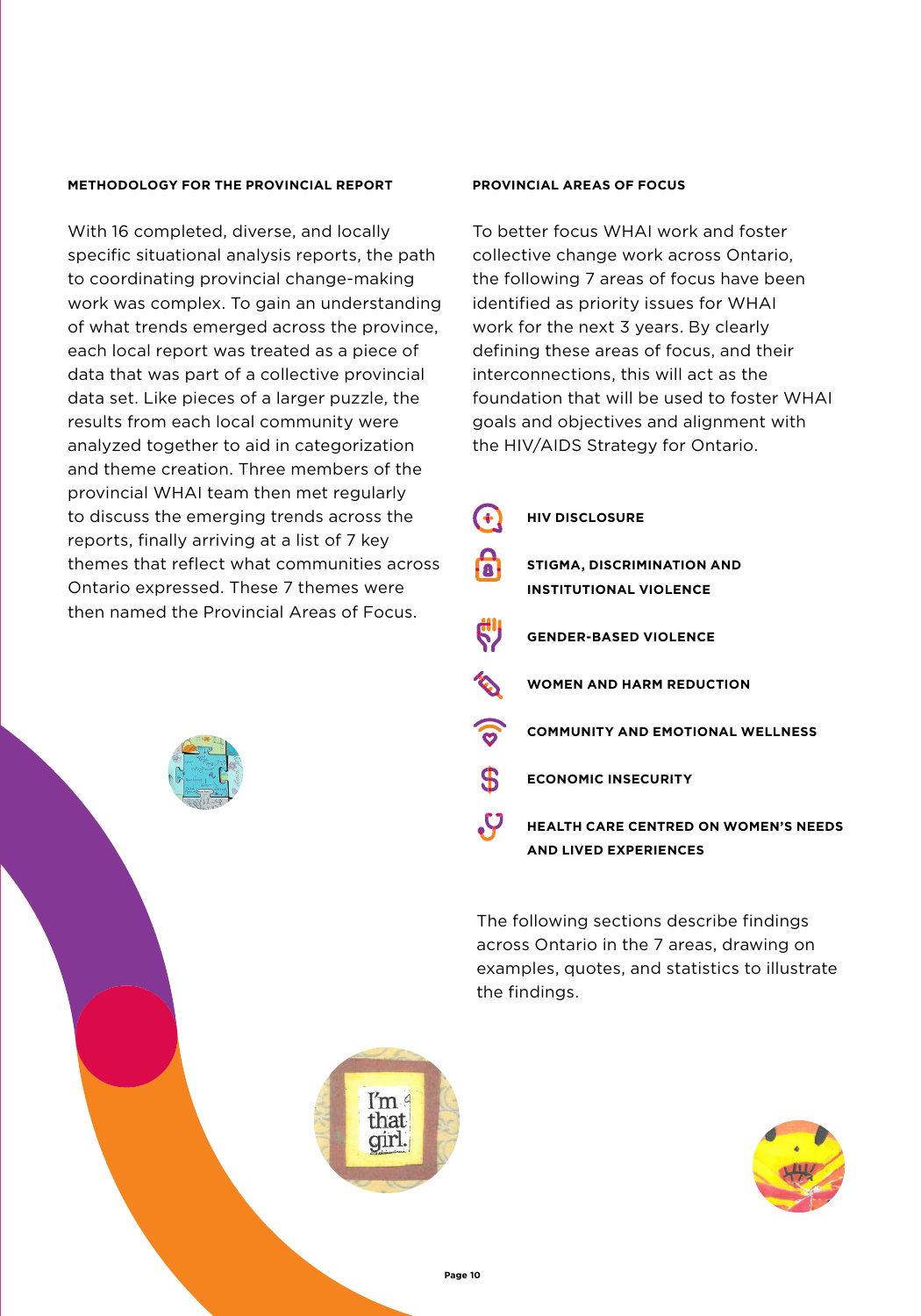# **HIV Disclosure**

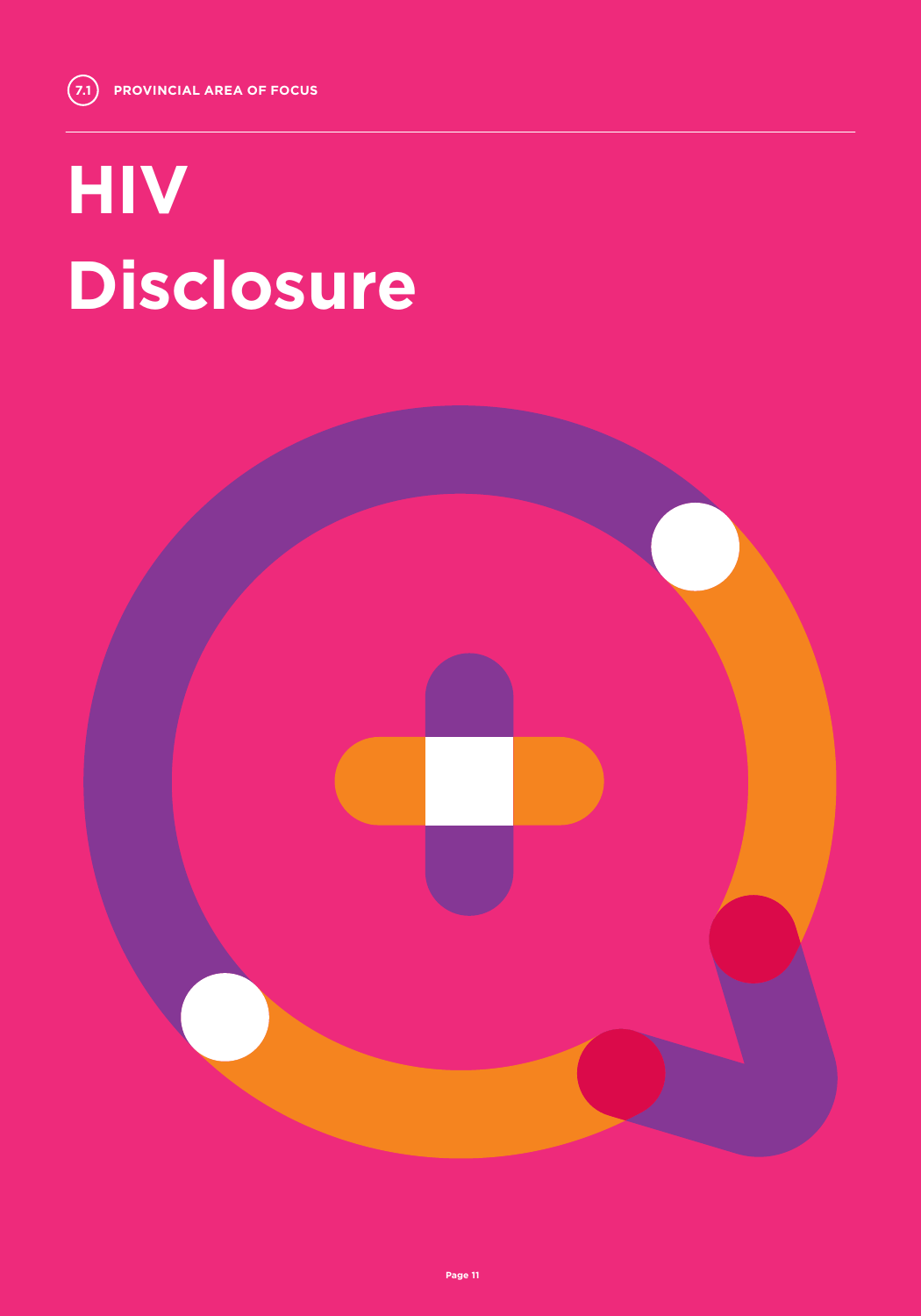## HIV Disclosure refers to how, when, and why a woman's HIV status is disclosed.

Having the autonomy to make informed choices about HIV disclosure plays a key role in creating a sense of safety and dignity, and strongly influences how women feel about accessing programs and services, which in turn, impacts their health outcomes. However, control over how, when, and to whom one's HIV status is shared was identified as a consistent challenge across Ontario. Many women had their HIV status exposed by service providers including nurses and pharmacists. Fear of having one's status exposed prevented some women from accessing HIV- specific services or led them to travel outside of their community to access HIV clinical care.

Concerns related to the criminalization of HIV nondisclosure was often cited as keeping women living with HIV from seeking romantic or sexual relationships. Women identified disclosure as an important area of learning for themselves, other community members, and care providers (i.e. health care providers, community workers, etc.)

#### **COMMUNITY PERSPECTIVES**



*"With these laws, I gave up on dating. I don't want to go to jail."*

– Woman living with HIV, Ottawa

#### **IN NIAGARA**

**70%**

(n=7) of women responded that they had a fear of disclosing their HIV status because of the potential for emotional harm.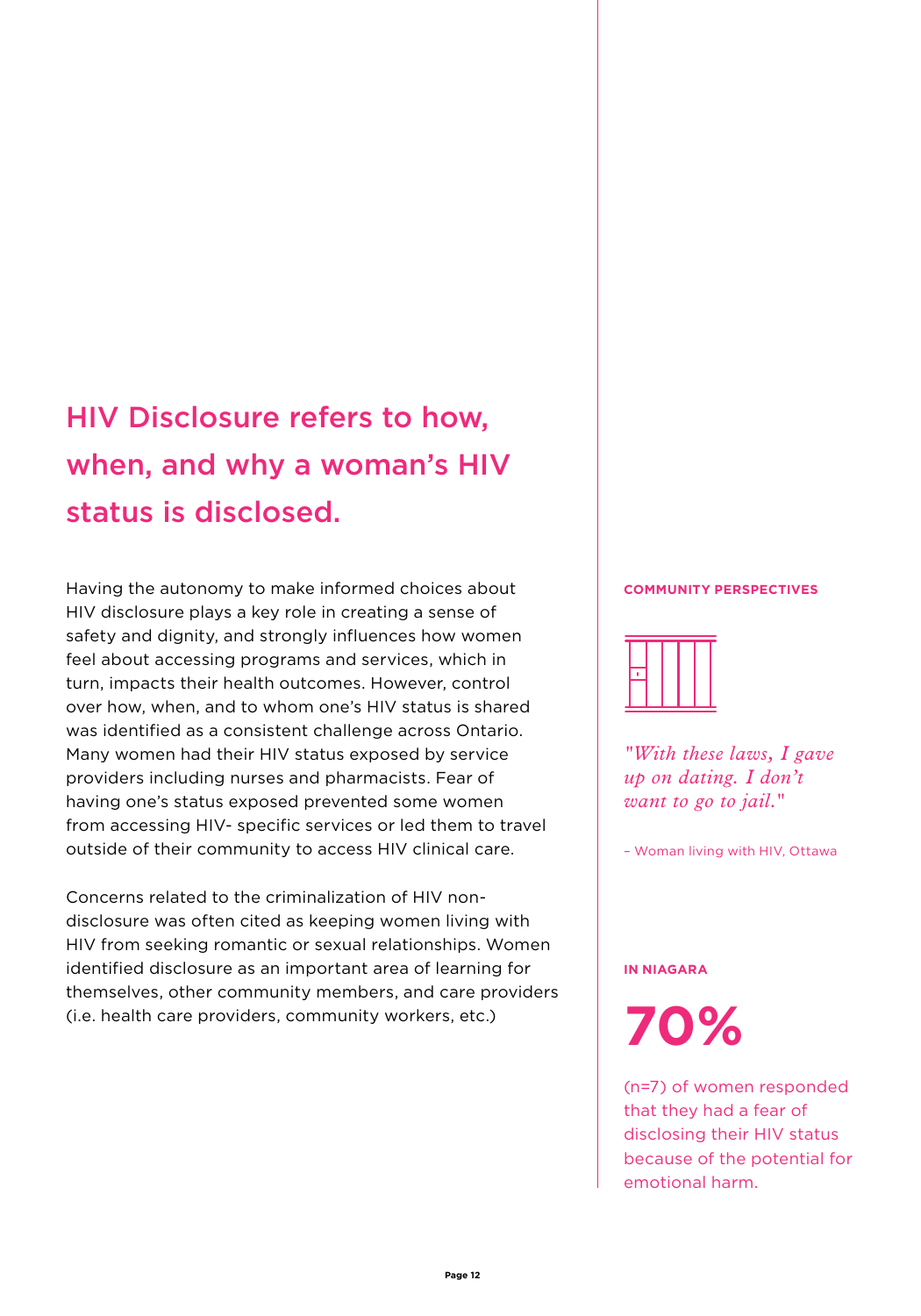**7.2**

# **Stigma, Discrimination and Institutional Violence**

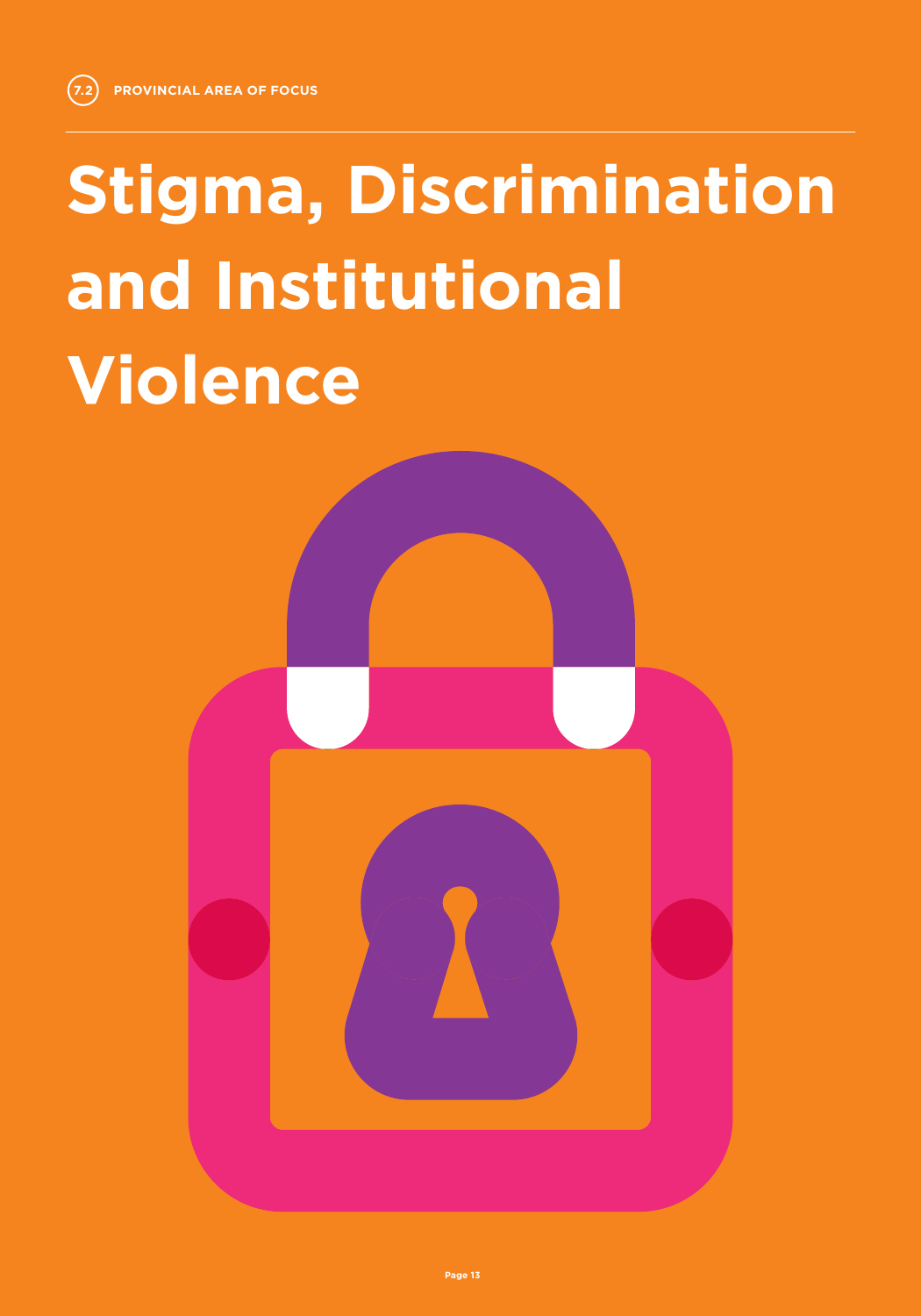Inclusive, non-judgmental communities reduce HIV risk and facilitate positive health outcomes; however, experiences of stigma and discrimination emerged as a unifying theme for women living with and at systemic risk for HIV across Ontario.

Particularly highlighted in the context of institutions such as health care, prisons, and community agencies, women described experiences of discrimination related to their HIV status, drug use, mental health needs, socioeconomic status, and race/ethnicity. Institutional stigma and discrimination were often cited as reasons for not accessing health care or community supports. For example, women with children were often fearful that accessing particular services, like harm reduction, would lead to involvement with child protection services.

Many women living with HIV described insensitive and discriminatory treatment from health care providers once their HIV status was known. These experiences of institutional violence were described as expected and everyday occurrences that generated anxiety, low self-esteem, self-isolation, grief and trauma, ultimately creating worse health outcomes.

#### **COMMUNITY PERSPECTIVES**



*"at my doctor's office, I saw the computer screen when my file was up that said 'substance abuser, on methadone, injection drug user'. Doctors reinforce that you're no good, you're just a junkie."*

– Woman facing systemic risk, Peterborough

#### **IN THUNDER BAY**

**100%**

(n=10) of the women interviewed stated that they experienced stigma/ discrimination from a doctor/nurse or front line staff surrounding their care and treatment once their status was known.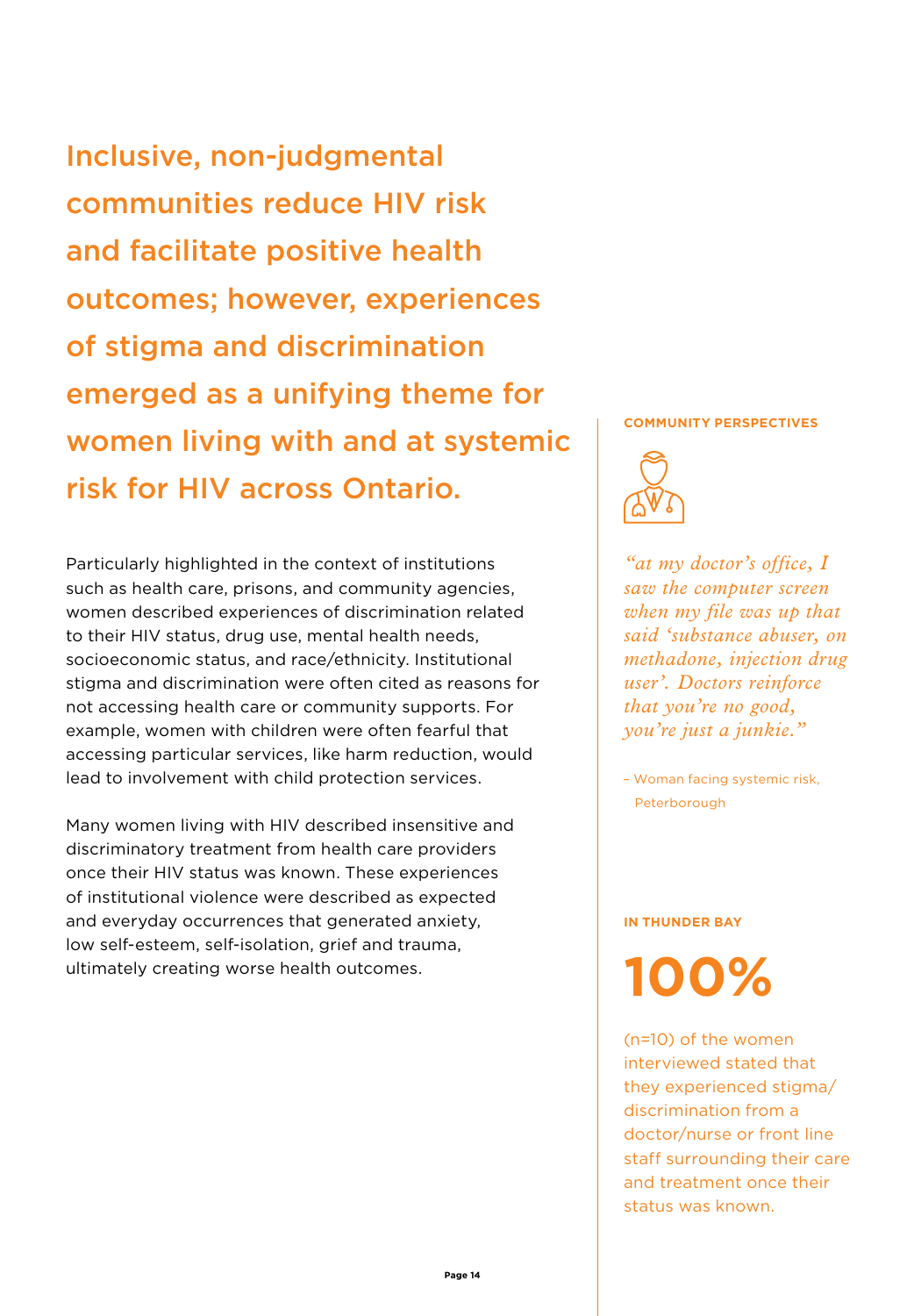## **Gender-Based Violence**

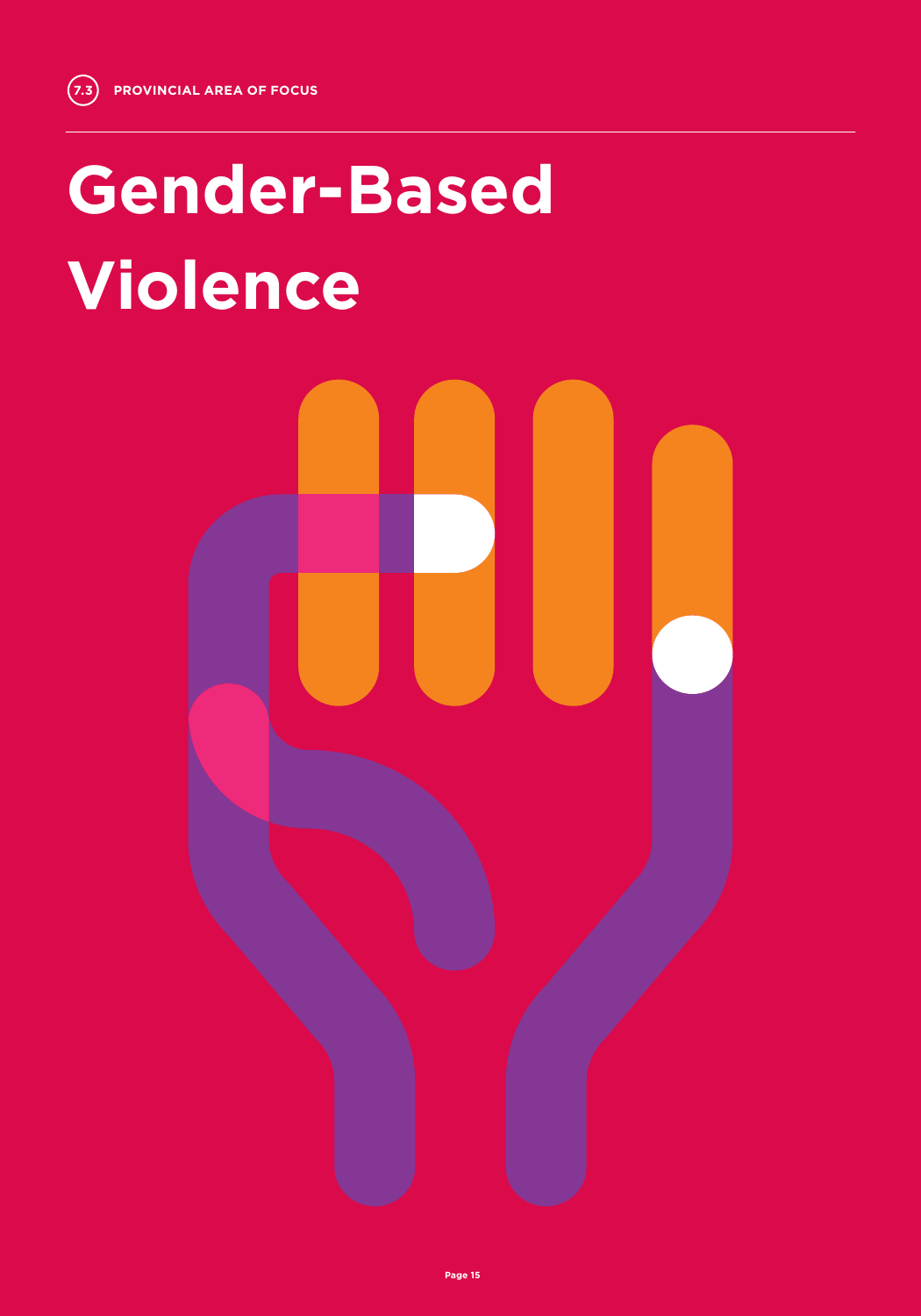## Gender-based violence emerged as an integral part of conversations about women and HIV.

Physical, sexual and emotional safety play a critical role in preventing HIV and encourage better health outcomes for those living with HIV; however, both women living with and at systemic risk for HIV across the province shared experiences of gender-based violence and trauma, including intimate partner violence, sexual assault, and street harassment. For some, violence experienced as children or years ago, or in their country of birth, continue to disrupt their lives, impacting their ability to trust and connect to others. Often, violence was normalized or described as an everyday occurrence or something that was expected. The WHAI situational analyses contributed to an understanding of the relationship between gender-based violence and HIV as complicated, often cyclical, and all too common across Ontario.

Despite this being an area of concern across Ontario, women demonstrated great strength and resilience in their ability to move forward from experiences of violence.

#### **COMMUNITY PERSPECTIVES**



*"I can't report the violence or go anywhere else; I am economically dependent on my husband"*

– Woman facing systemic risk, Brampton

#### **IN HAMILTON**

**46%**

(n=16) of women surveyed have experienced sexual violence; 9% of these women (n=3) attribute this violence to becoming HIV-positive.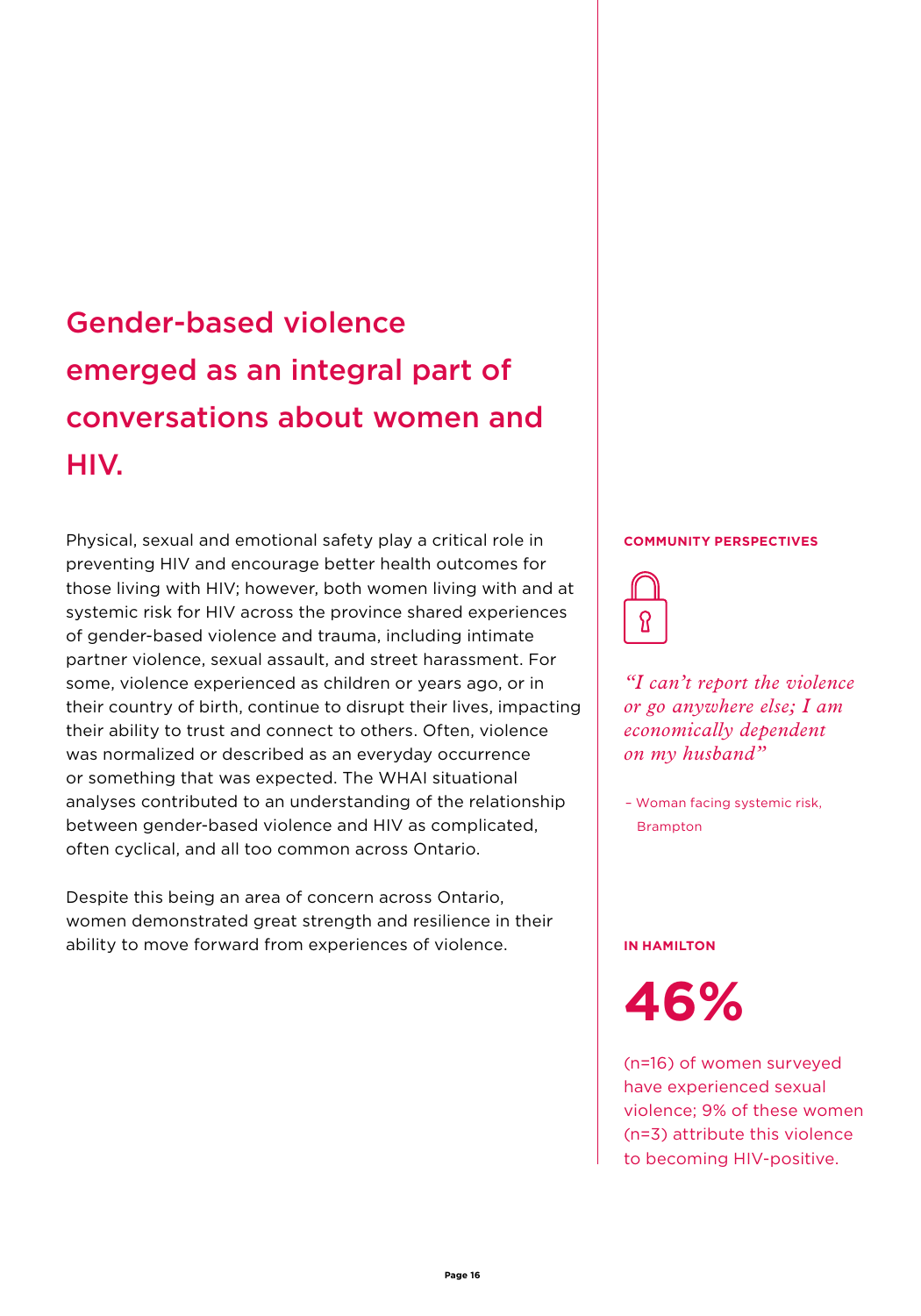# **Women and Harm Reduction**

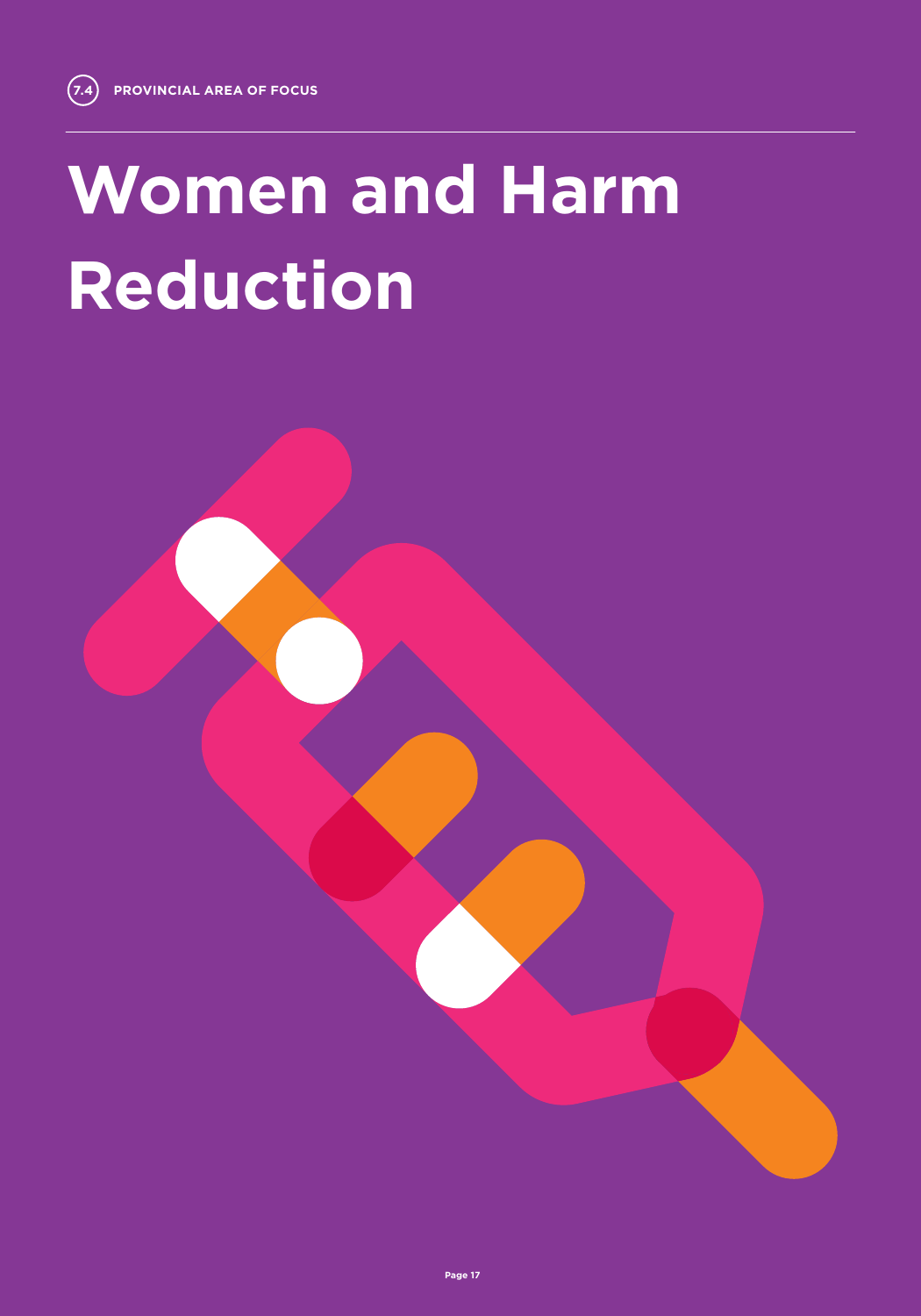Issues surrounding the realities of women who use drugs were identified in many WHAI communities.

Often, participating women reported using drugs to cope with their current reality. At the same time, women across Ontario identified judgement about drug use as a factor that contributes to diminished health outcomes.

Women who use drugs experienced an extreme degree of stigma and discrimination when accessing health and social services. Women described experiences of judgmental and insensitive treatment from health care professionals, including judgement about their drug use as well as being denied services. Women described limitations in terms of the range of harm reduction services available to them and expressed serious concerns that by accessing these services, they could expect continued discrimination from health and social service professionals. For example, women with children often decided not to access needed harm reduction services out of concerns that child welfare services would apprehend their children. Additionally, women who were accessing drug treatment services often found the number of service providers involved in their care complex and overwhelming. For example, a woman could have a drug counselor, a case manager, a methadone clinic doctor, an HIV-specialist, a hepatitis C-specific care provider, and a family physician.

In sum, all the challenges identified by women who use drugs represent tremendous barriers to needed health and social services, and manifested as discrimination and institutional violence.

#### **COMMUNITY PERSPECTIVES**



*"…they know I have addiction issues so they tell me not to use the public washroom for too long"* 

– Woman living with HIV, **Guelph** 

#### **IN PEEL**

**90%**

(n=20) of respondents indicated a need for greater access to harm reduction supplies.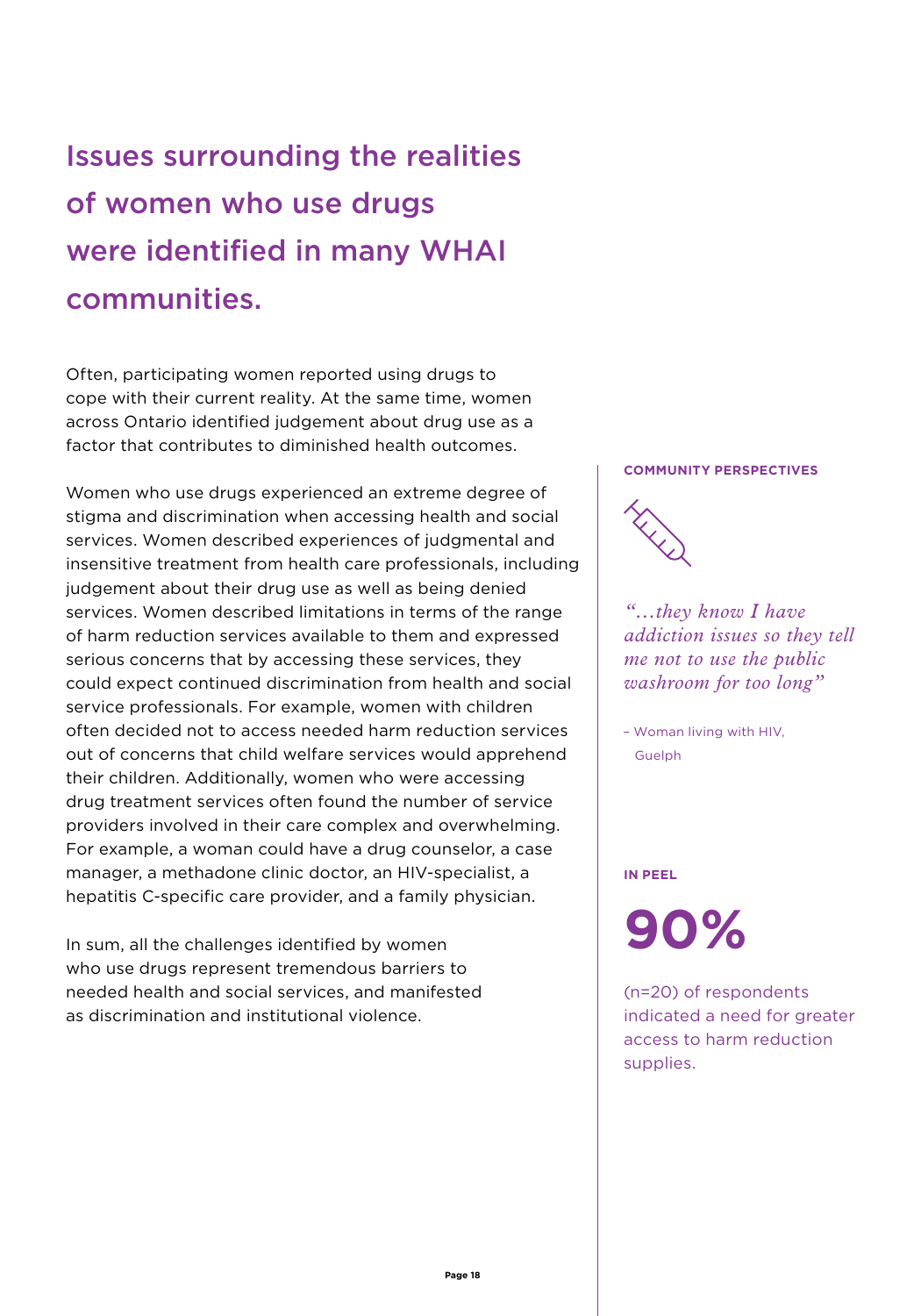# **Community and Emotional Wellness**

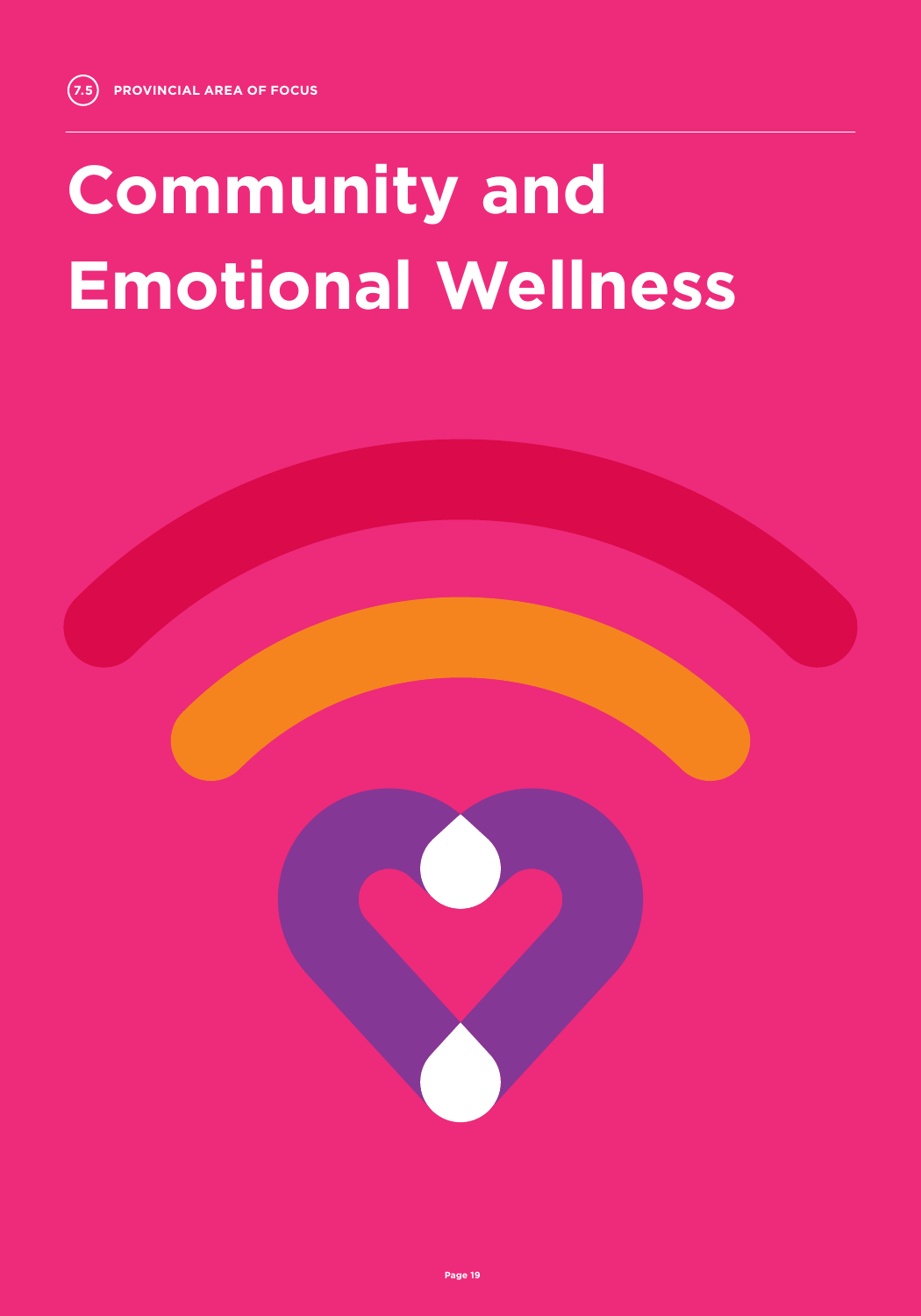## Across the province, the **COMMUNITY PERSPECTIVES** resilience of women, and the need for resilient communities was identified.

Community and emotional wellness generate strength and resiliency where women have less likelihood of acquiring HIV and those living with HIV have increased positive health outcomes. Conversely, isolation was a common theme across WHAI sites, identified as both a cause and consequence of other provincially identified priority issues. Women's experiences of violence and trauma, stigma and discrimination, HIV disclosure, and economic insecurity were described as generating a great deal of emotional pain and isolation. Depression, hopelessness, increased drug use and loneliness were identified as outcomes of this isolation that heightened women's vulnerability to economic insecurity, and sometimes made it difficult for women to prioritize their physical health needs. Many women sought harm reduction and mental health supports; however, timely, free, non-judgmental, and responsive programs were described as extremely limited in many regions.

Women across Ontario expressed a desire to meaningfully connect with other women to both receive and provide support to others; however, without organizational change or support, women often felt unable to facilitate these social connections.



*"It makes me manage my health better. I am always looking to eat healthy, which I wouldn't have done if I wasn't positive."*

– Woman living with HIV, St. Catharines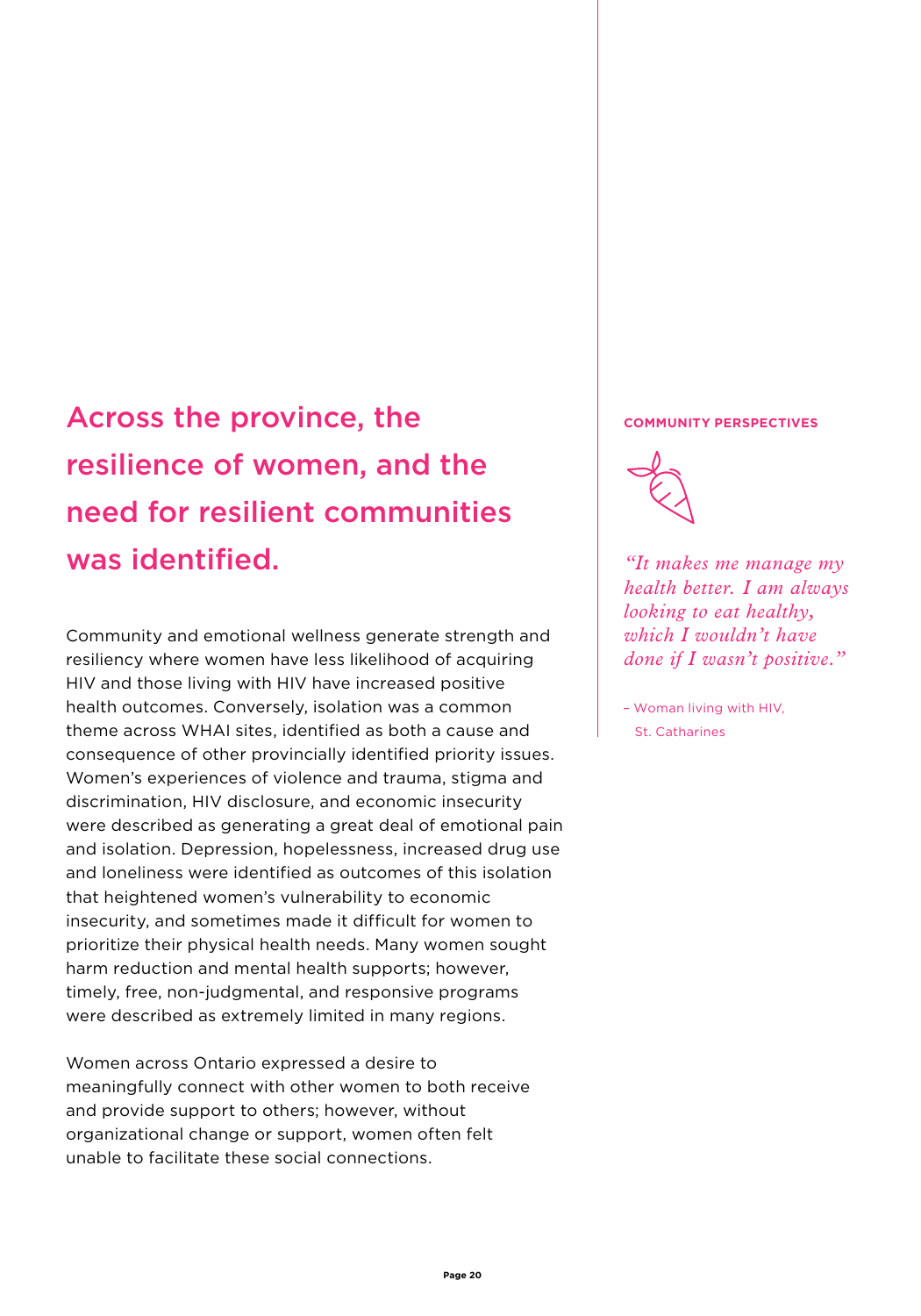# **Economic Insecurity**

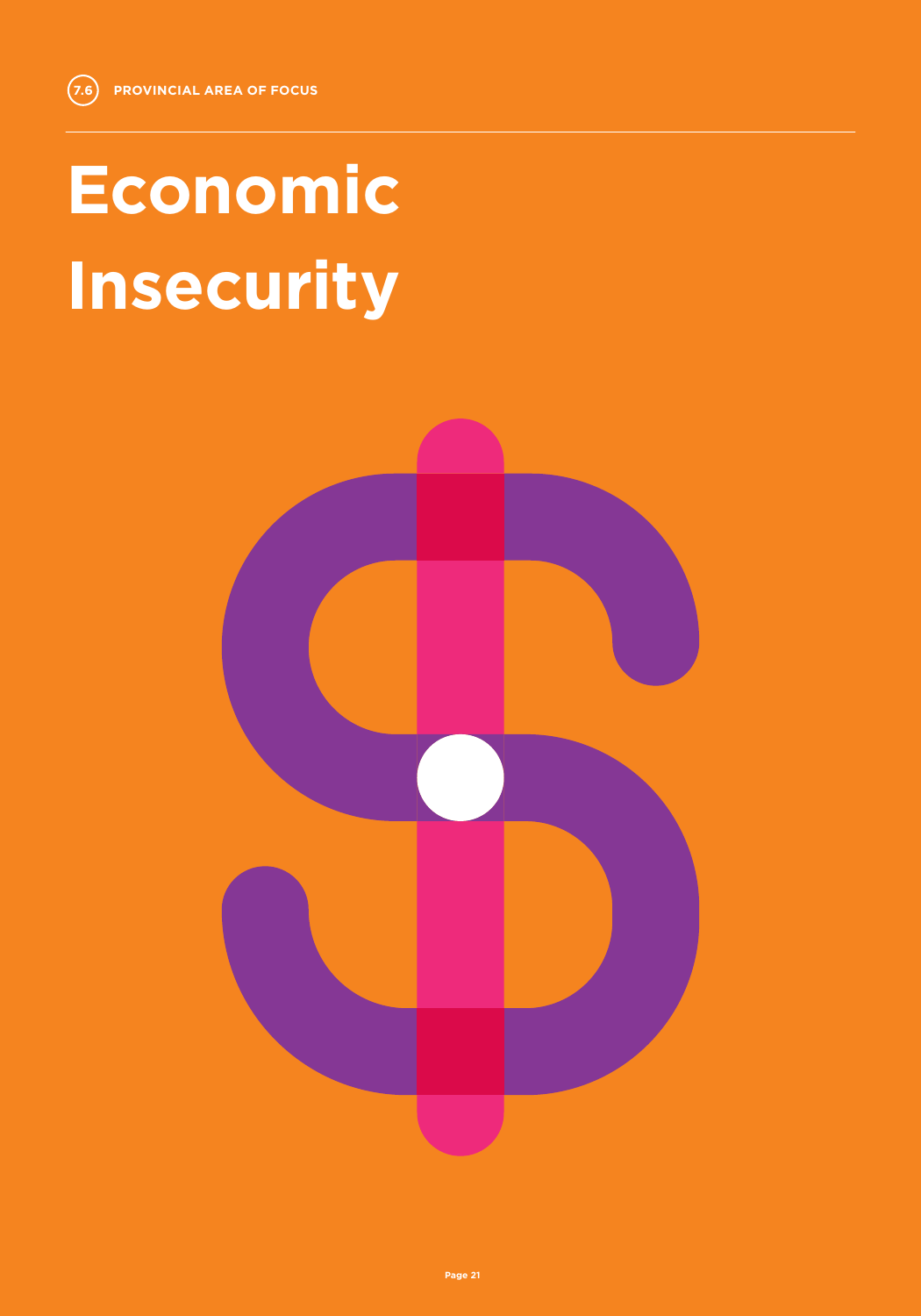## Economic security is a foundation for women's wellness and resilience

Economic security affects not only women but also their families and communities; however, economic insecurity was a common issue for women living with and at systemic risk for HIV, making it more difficult for them to care for themselves and their families and increasing risk for behaviours related to HIV acquisition.

Challenges related to housing, transportation, employment, and food security were identified as issues throughout Ontario. For example, many women living with HIV described feeling forced to access ODSP rather than employment because of the high cost of HIV medication (which may not be covered by an employee drug plan), the need for a flexible schedule to make their various health care appointments, and concerns that their HIV status would be disclosed at their workplace due to accessing health coverage and/or frequent time off work to attend appointments. Social assistance was described as insufficient to cover basic needs. The cost of eye, dental, and mental health care often meant these services could not be accessed, regardless of need. Sex work was identified as a realistic option to assist with the inadequate income on social assistance for some women living with HIV and those facing systemic risk factors for HIV acquisition; however, condom negotiation was a complicating factor due to increased income for condomless sex as well as risks related to HIV criminalization. Lack of safe and affordable housing heightened women's vulnerability to harms, including violence and involvement with child protective services.

Continued economic insecurity was described as isolating and negatively impacting women's emotional/mental health, and ultimately leading to increased risk for HIV transmission and reduced health outcomes for women living with HIV.

#### **COMMUNITY PERSPECTIVES**



*"If I am offered a fulltime job, how will I attend appointments without losing my job? It is challenging to balance working and HIV."* 

– Woman living with HIV, Guelph

#### **IN OTTAWA**

## **100%**

of trans women interviewed reported that they would like better job opportunities in line with their skill set and consideration for their civil status.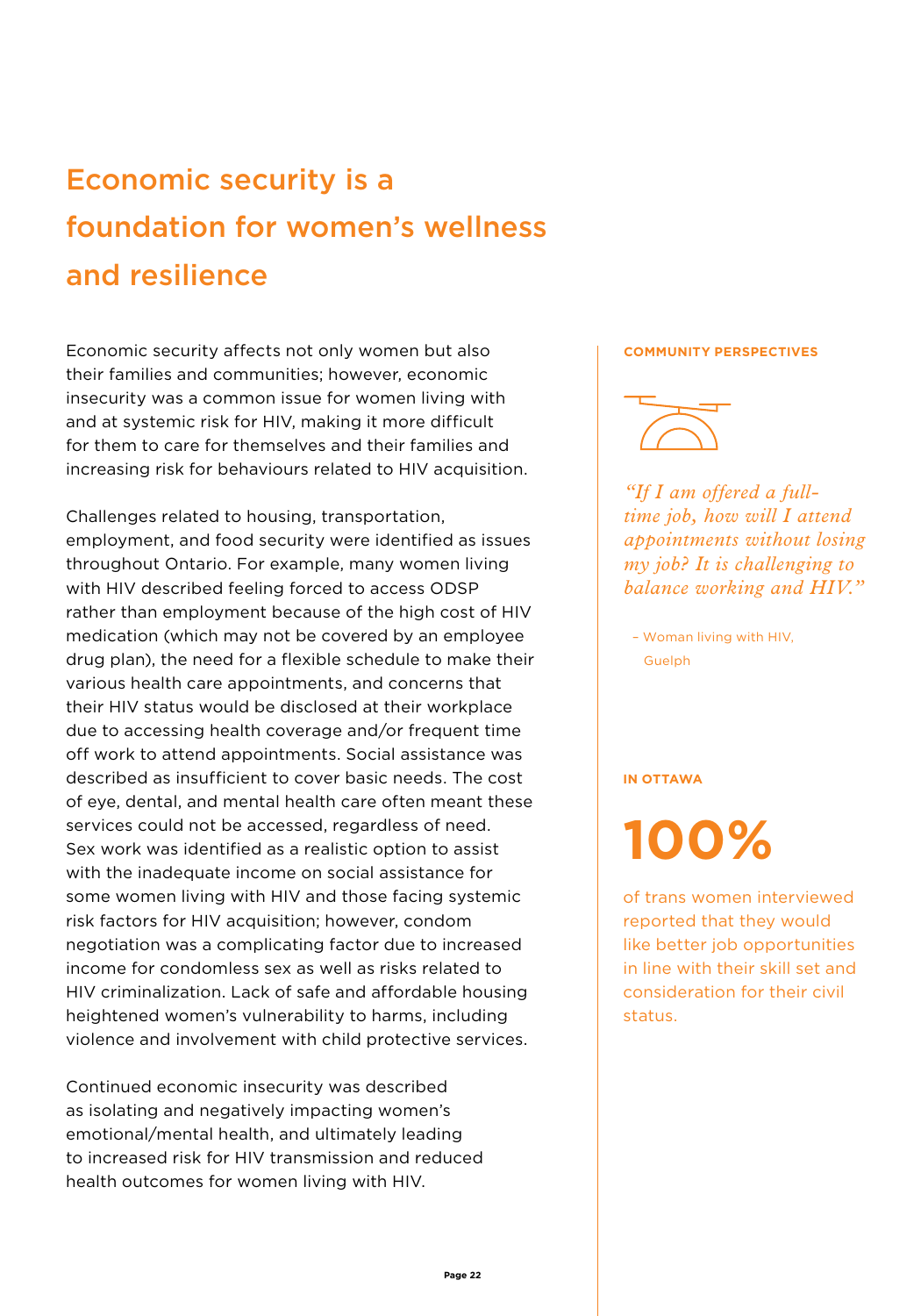# **Health Centred on Women's Needs and Lived Experience**

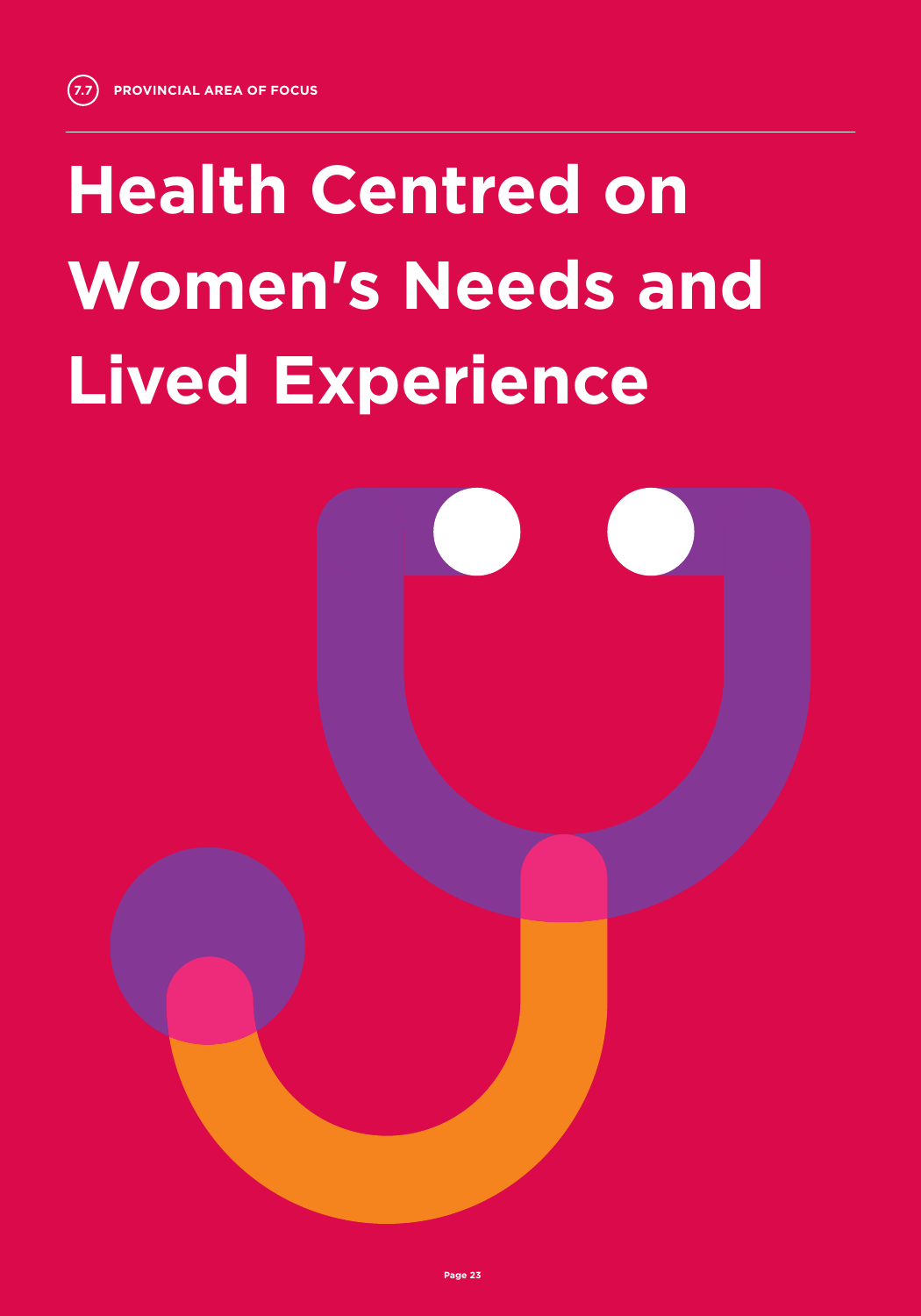**Lived Experience Experience Experience Experience** Health care that acknowledges and community perspectives and is based on women's experiences helps to facilitate strong engagement in care and positive health outcomes; however, culturally appropriate, HIV-informed and holistic womenspecific care emerged as an identified need.

> Women living with and at systemic risk for HIV described challenges with insensitive, judgmental, not culturally competent and/or uninformed service providers, programs and service gaps, poor coordination between organizations, and cold, unwelcoming environments. Many women living with HIV expressed a desire to have their HIV clinical care integrated within an organization that offers other health and social services to women. Many women at systemic risk for HIV described having few spaces where they felt comfortable to connect with other women. In some cases, women reported gaps in services for women who use drugs or the requirement to use their methadone doctor as their primary care provider. In many regions, women and service providers described limited access to family physicians, and some service providers expressed feeling as though the only thing they could offer women were referrals.



*"We need services that are specific to women and family. As women, we are not individual, we have family. Some have a husband/partner some have children. I would like to see my children get involved [in issues or care related to living with HIV]"*

– Woman living with HIV, Oshawa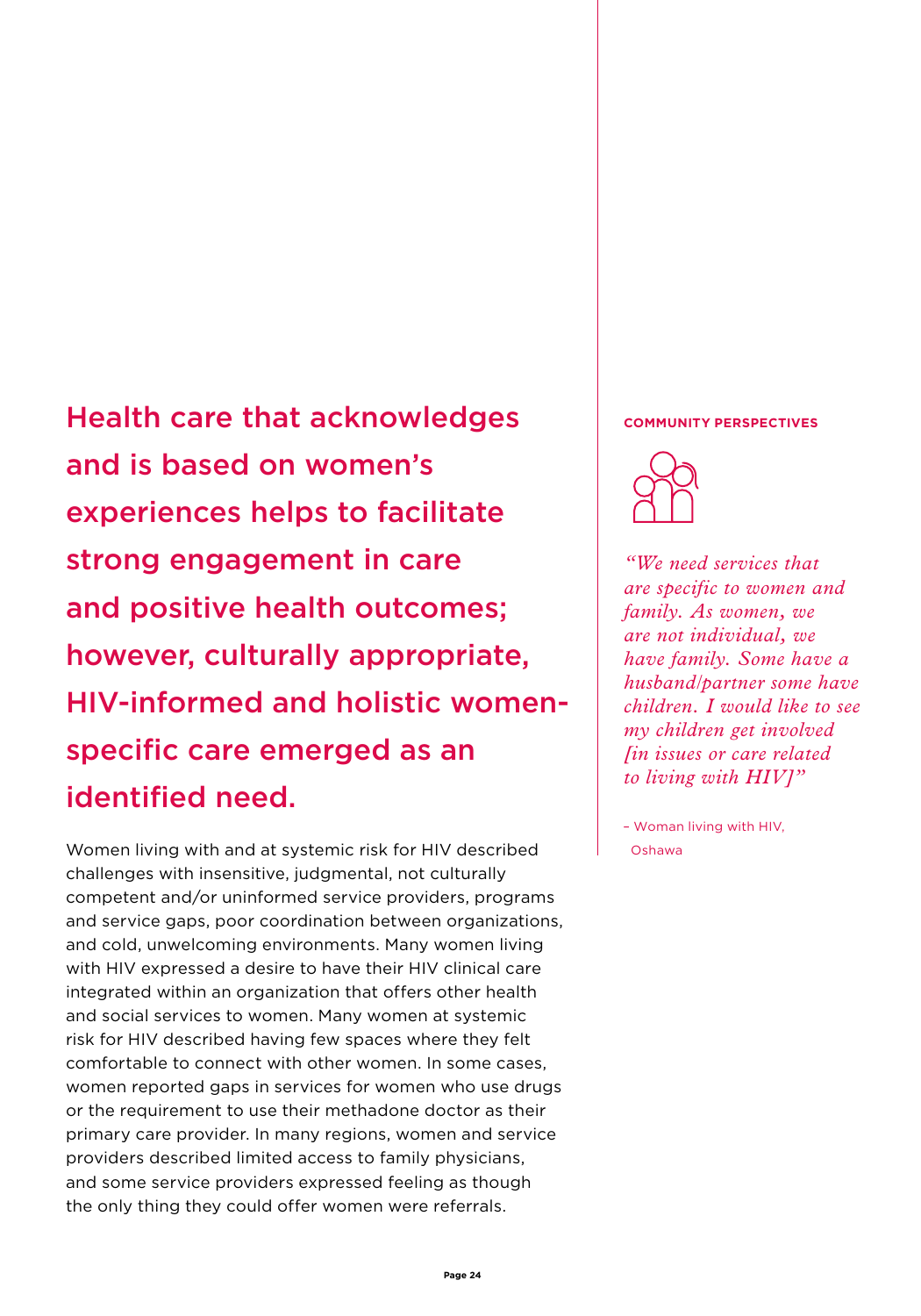# **From Areas of Focus to Collective Impact & Provincial Action**

#### **COMMUNITY ACTIONS**

#### $\rightarrow$

In York Region, partnerships with local women-serving organizations will be fostered and traumainformed care frameworks will be implemented.

### $\rightarrow$

In Windsor, a community process will explore the need for a mobile sexual health unit that address the specific needs of women.

#### $\rightarrow$

Peterborough will see the development of a women's speaker bureau that will foster community engagement, peer support, and community development and capacity building workshops.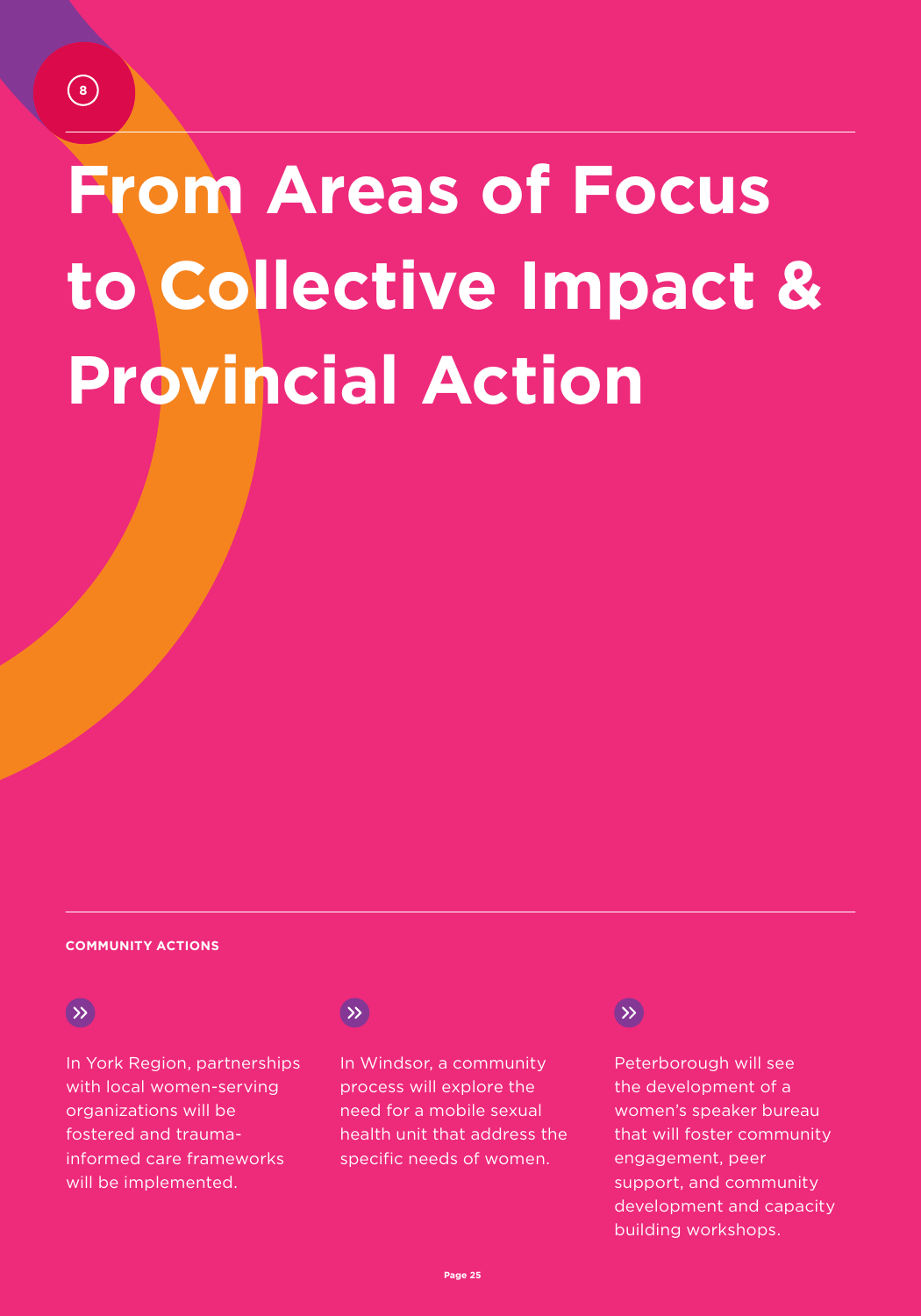These 7 areas of focus mean nothing without clear, concerted, and collaborative action that includes both provincial and local change work.

Over the next three years, WHAI will be engaging in CCII work, selecting 2 to 3 of the 7 areas of focus for provincially coordinated action each year. The selection and operationalization of the yearly provincial areas of focus will include a network-wide process that results in tangible, measurable outcomes. This process will be inclusive of all WHAI sites, responsive to emerging provincial trends, require network collaboration, and will include the creation of goal statements and collective actions that each WHAI Coordinator can commit to. Together, WHAI will work toward ongoing evaluation to measure the effect of local and provincial work.

In addition to provincial work, each local situational analysis included the creation of an action plan that is directly informed by local results and, in many cases, created in collaboration with community partners. These local actions, when mapped on to the provincial areas of focus, illustrate the many ways individual communities are working toward similar goals. The areas of focus provide a framework for local work to have provincial impact, and provincial work to have a local impact.

This report, and the local situational analysis reports that informed it, will continue to serve as foundational documents to guide WHAI work. As a network, WHAI commits to these areas of focus and to creating collaborative and collective provincial change that actively integrates women's experiences and expertise.

#### **COMMUNITY ACTIONS**

### $\left( \gg \right)$

In London, a discreet resource for women who are street involved will be collaboratively developed and include harm reduction strategies and community resources.



Kingston will see partnerships between WHAI and local support services result in monthly talking circles where women living with or facing systemic risks for HIV will discuss community issues as well as participate in community development work.

 $\rightarrow$ 

In Kitchener, partnerships with the local women's federal prison will be redeveloped to better address HIV-related issues for women who are incarcerated.

 $\langle \rangle$ 

A Sudbury-based women's advisory group for women living with and facing systemic risks for HIV will be developed to ensure ongoing community engagement in change-making workare incarcerated.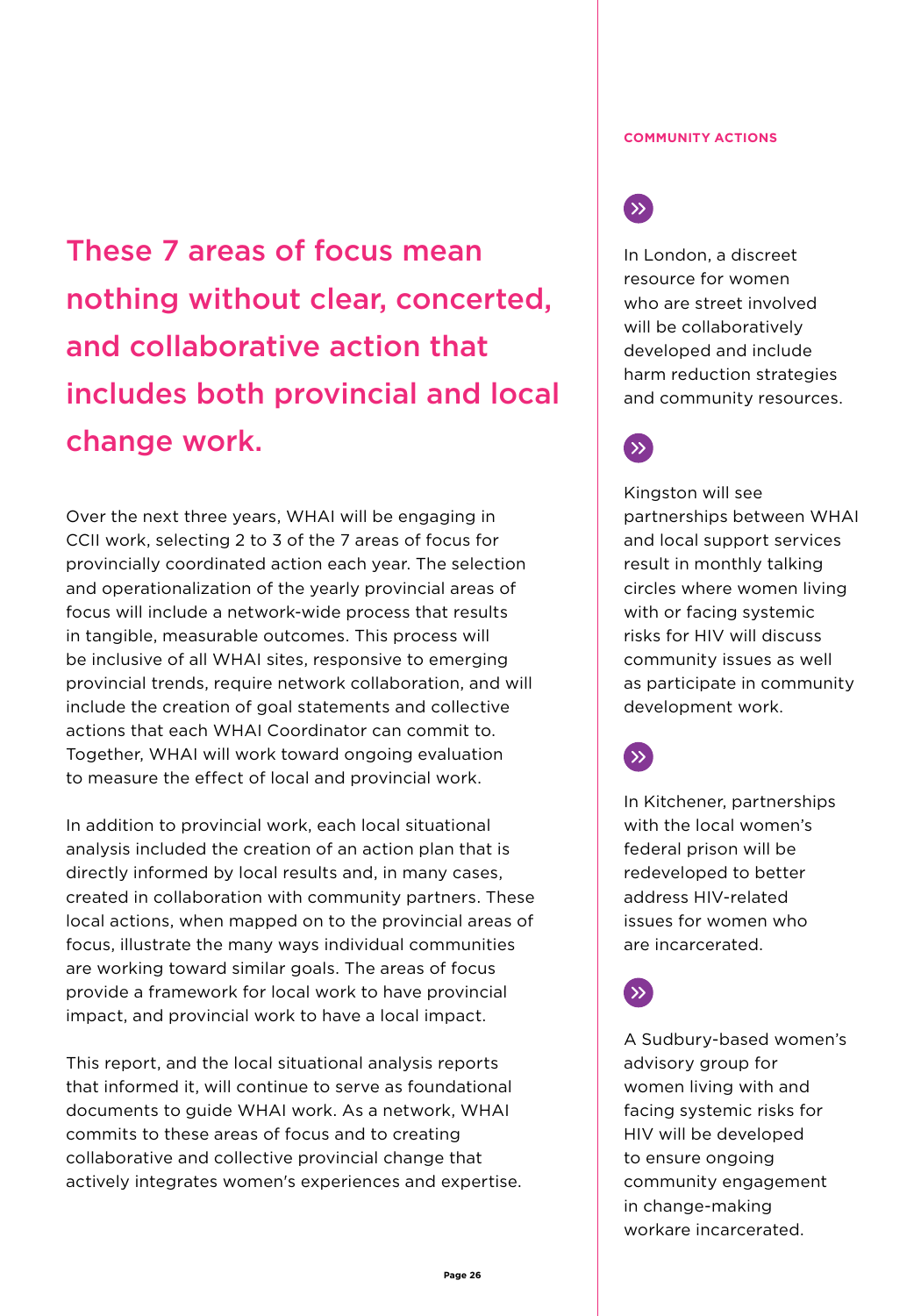# **Planning for Provincial Action**

The process for addressing each provincial area of focus will involve a three-step, network-wide process including:

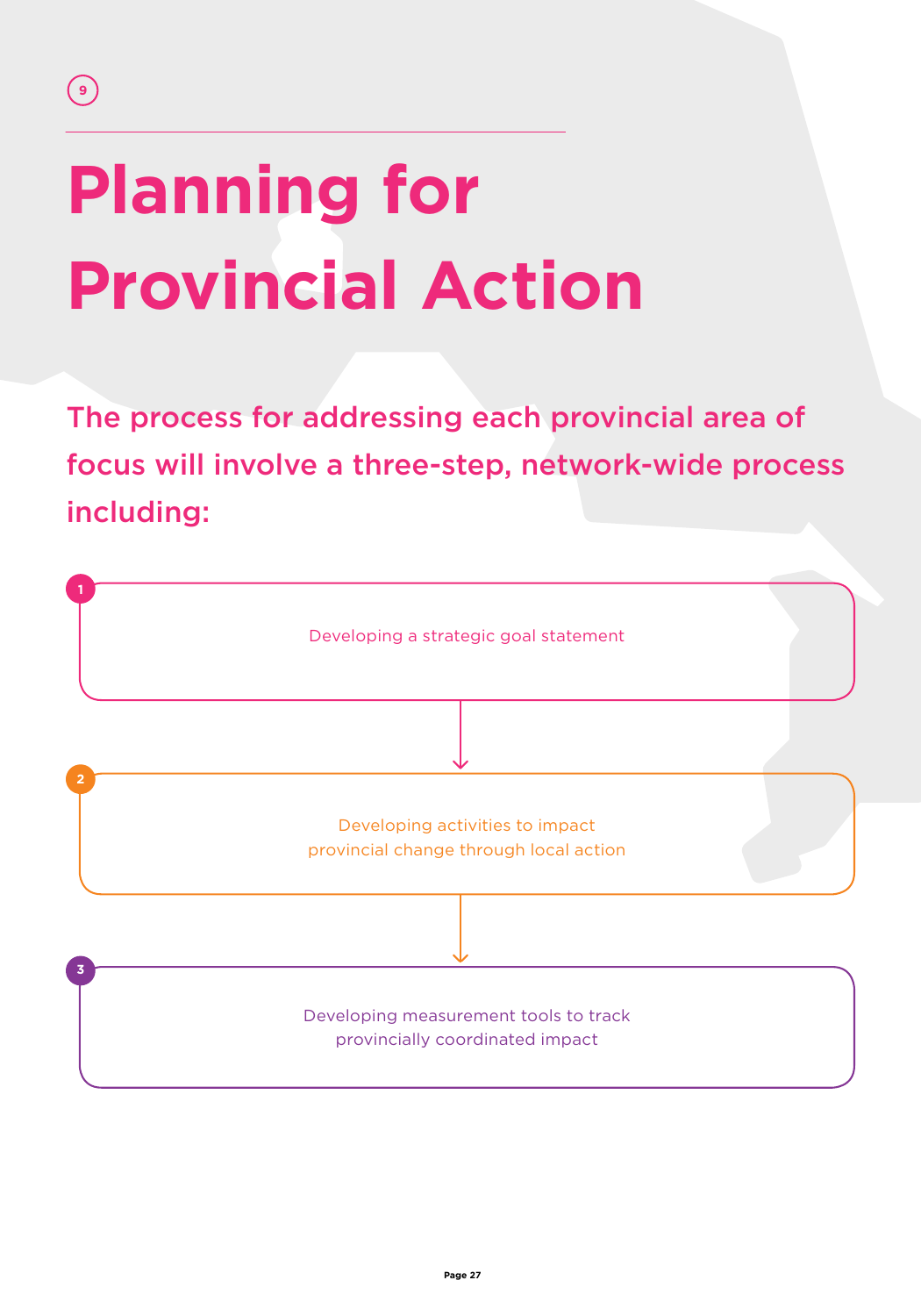# **Conclusions and Implications**

**10**

This report has echoed the voices of women living with and facing systemic risk for HIV, community partners, and service providers across Ontario.

In many ways, this report highlights how much work still needs to be done. Across 16 communities, seven areas of focus were identified. These areas are big, complex, and they vary across urban, suburban, and rural communities. But what this process has also shown is the enduring strength and resilience of women across this province. In the face of intersecting challenges, women living with and facing systemic risk for HIV have continued to speak up, act as leaders, provide and receive support, and create stronger communities.

From these accounts, WHAI has committed to a new way forward; one that places the need to do community-led change work at the centre. WHAI will continue to work from a place of engagement and partnership building and from a place that sees strengths before needs. Over the next three years, connect with local WHAI Coordinators, ask questions, and check in about how this work is happening. This work, and this process, belongs to communities and communities are stronger when people engage together. their expertise as leaders of this work.